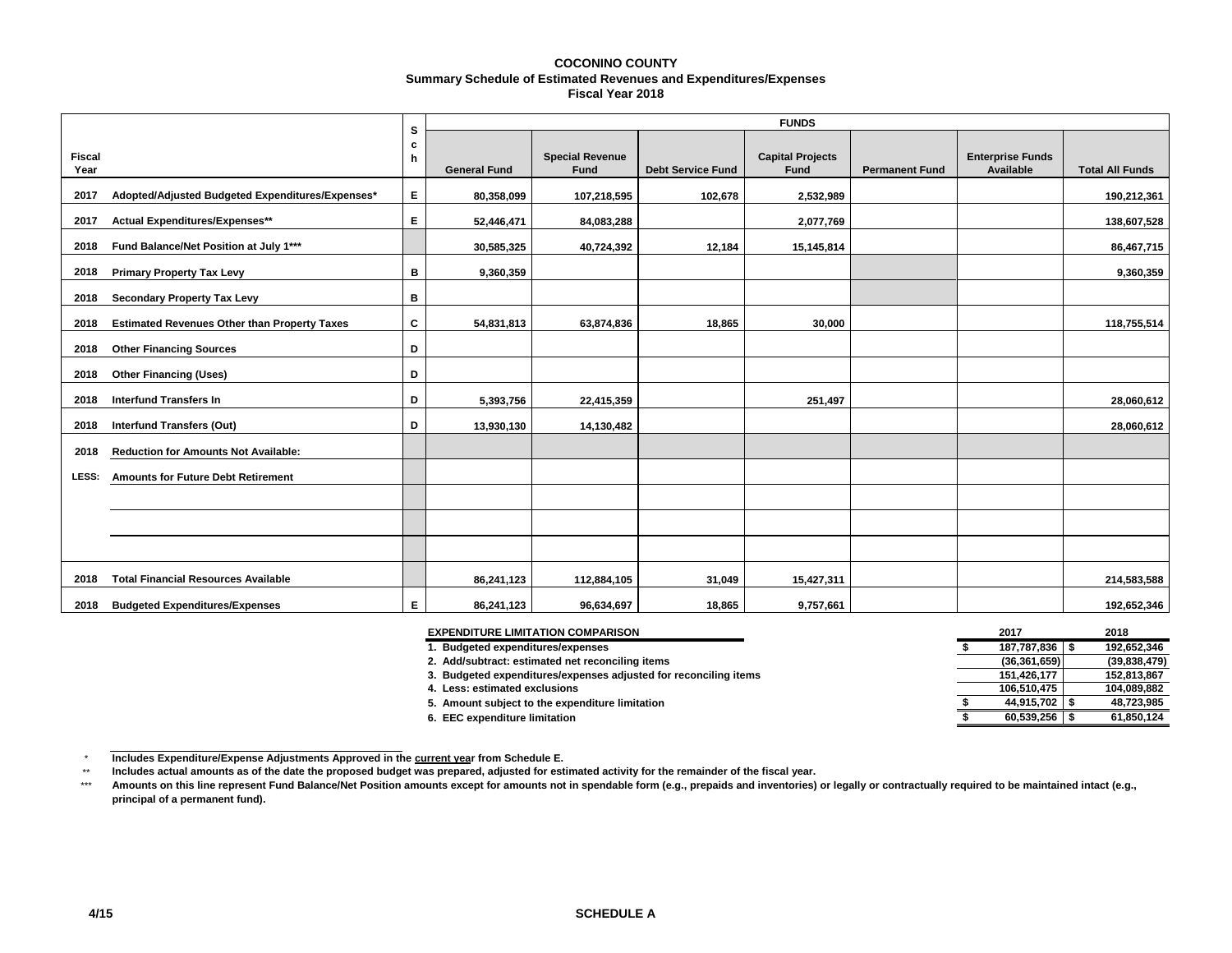## **COCONINO COUNTY Fiscal Year 2018 Tax Levy and Tax Rate Information**

|                                                                                                                                                                                                                                                                                                                                              |                           | 2017                                                                                   |    | 2018                      |
|----------------------------------------------------------------------------------------------------------------------------------------------------------------------------------------------------------------------------------------------------------------------------------------------------------------------------------------------|---------------------------|----------------------------------------------------------------------------------------|----|---------------------------|
| 1. Maximum allowable primary property tax levy.<br>A.R.S. §42-17051(A)                                                                                                                                                                                                                                                                       |                           | 9,086,077                                                                              | \$ | 9,360,359                 |
| 2. Amount received from primary property taxation<br>in the current year in excess of the sum of that<br>year's maximum allowable primary property tax<br>levy. A.R.S. §42-17102(A)(18)                                                                                                                                                      | \$                        |                                                                                        |    |                           |
| 3. Property tax levy amounts<br>A. Primary property taxes                                                                                                                                                                                                                                                                                    |                           | 9,086,077                                                                              | \$ | 9,360,359                 |
| B. Secondary property taxes                                                                                                                                                                                                                                                                                                                  |                           |                                                                                        |    |                           |
| <b>Library District</b>                                                                                                                                                                                                                                                                                                                      | \$                        | 4,012,442                                                                              | \$ | 4,213,645                 |
| <b>Flood Control District</b>                                                                                                                                                                                                                                                                                                                |                           | 2,490,852                                                                              |    | 2,606,609                 |
| <b>Public Health Services District</b>                                                                                                                                                                                                                                                                                                       |                           | 3,924,532                                                                              |    | $\overline{4}$ , 121, 328 |
| Total secondary property taxes                                                                                                                                                                                                                                                                                                               | \$                        | 10,427,826                                                                             | S  | 10,941,582                |
| C. Total property tax levy amounts                                                                                                                                                                                                                                                                                                           | \$                        | 19,513,903                                                                             | S  | 20,301,941                |
| 4. Property taxes collected*<br>A. Primary property taxes<br>(1) Current year's levy<br>(2) Prior years' levies<br>(3) Total primary property taxes<br>B. Secondary property taxes<br>(1) Current year's levy<br>(2) Prior years' levies<br>(3) Total secondary property taxes<br>C. Total property taxes collected<br>5. Property tax rates | \$<br>\$<br>\$<br>\$<br>Ś | 8,813,495<br>178,985<br>8,992,480<br>10,219,268<br>207,954<br>10,427,222<br>19,419,702 |    |                           |
| A. County tax rate<br>(1) Primary property tax rate                                                                                                                                                                                                                                                                                          |                           | 0.5788                                                                                 |    | 0.5678                    |
| (2) Secondary property tax rate                                                                                                                                                                                                                                                                                                              |                           |                                                                                        |    |                           |
| <b>Library District</b>                                                                                                                                                                                                                                                                                                                      |                           | 0.2556                                                                                 |    | 0.2556                    |
| <b>Public Health Services District</b>                                                                                                                                                                                                                                                                                                       |                           | 0.2500                                                                                 |    | 0.2500                    |
|                                                                                                                                                                                                                                                                                                                                              |                           |                                                                                        |    |                           |
| (3) Total county tax rate                                                                                                                                                                                                                                                                                                                    |                           | 1.0844                                                                                 |    | 1.0734                    |
| B. Special assessment district tax rates<br>Secondary property tax rates<br><b>Flood Control District</b>                                                                                                                                                                                                                                    |                           | 0.4000                                                                                 |    | 0.4000                    |
|                                                                                                                                                                                                                                                                                                                                              |                           |                                                                                        |    |                           |

\* Includes actual property taxes collected as of the date the proposed budget was prepared, plus estimated property tax collections for the remainder of the fiscal year.

# **4/15 SCHEDULE B**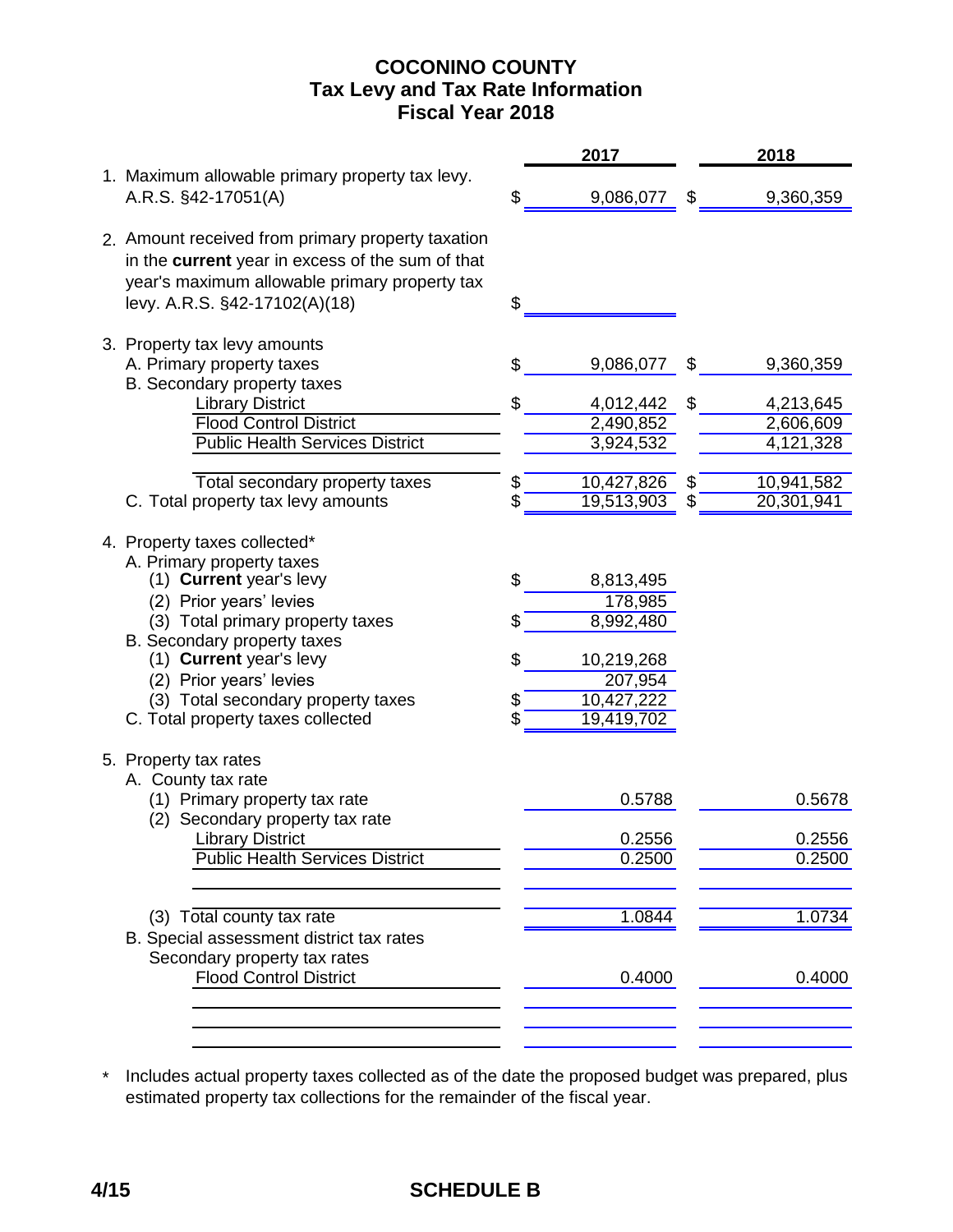### **COCONINO COUNTY Fiscal Year 2018 Revenues Other Than Property Taxes**

|                                                   | <b>ESTIMATED</b><br><b>REVENUES</b> |    | <b>ACTUAL</b><br><b>REVENUES*</b> | <b>ESTIMATED</b><br><b>REVENUES</b> |
|---------------------------------------------------|-------------------------------------|----|-----------------------------------|-------------------------------------|
| <b>SOURCE OF REVENUES</b>                         | 2017                                |    | 2017                              | 2018                                |
| <b>GENERAL FUND</b>                               |                                     |    |                                   |                                     |
| <b>Taxes</b>                                      |                                     |    |                                   |                                     |
| Auto in Lieu                                      | \$<br>3,334,866                     | \$ | 3,493,983                         | \$<br>3,368,215                     |
| <b>County Sales Tax</b>                           | 14,861,462                          |    | 15,000,000                        | 15,585,000                          |
| Excise Tax                                        | 80,000                              |    | 130,000                           | 80,000                              |
| <b>Interest and Penalties</b>                     | 700,000                             |    | 1,172,013                         | 700,000                             |
| <b>Utilities</b>                                  | 60,000                              |    | 75,000                            | 75,000                              |
| <b>Licenses and permits</b>                       |                                     |    |                                   |                                     |
| <b>Building Permits</b>                           | 500,000                             |    | 575,000                           | 600,000                             |
| <b>Environmental Quality Permits</b>              | 246,688                             |    | 260,500                           | 261,500                             |
| <b>Liquor Licenses</b>                            | 40,000                              |    | 40,000                            | 40,000                              |
| <b>Marriage Licenses</b>                          | 41,000                              |    | 31,571                            | 41,000                              |
| <b>Peddler's Licenses</b>                         | 2,500                               |    | 2,500                             | 2,500                               |
| <b>Plan Check Fees</b>                            | 250,000                             |    | 260,000                           | 300,000                             |
| Zoning & Use Permits                              | 55,000                              |    | 60,000                            | 60,000                              |
| Intergovernmental                                 |                                     |    |                                   |                                     |
| <b>Federal Government</b>                         |                                     |    |                                   |                                     |
| Forest Service Co-Op                              | 66,000                              |    | 66,000                            | 66,000                              |
| <b>Indirect Costs</b>                             | 99,210                              |    | 90,148                            | 131,147                             |
| <b>Payment in Lieu of Taxes</b>                   | 1,666,210                           |    | 1,666,210                         | 1,666,210                           |
| <b>State Government</b><br><b>Indirect Costs</b>  |                                     |    |                                   |                                     |
| Justice of the Peace Reimbursements               | 123,336                             |    | 226,240                           | 202,608                             |
|                                                   | 64,198                              |    | 64,198                            | 69,412                              |
| <b>State Compensation Fund Reimbursements</b>     | 1,800                               |    |                                   |                                     |
| <b>State Shared Sales Tax</b><br>Other Government | 21,722,928                          |    | 22,100,000                        | 23,426,000                          |
| <b>Constable Fees</b>                             |                                     |    | 1,848                             |                                     |
| <b>County Assisstance Funding</b>                 | 550,038                             |    | 550,038                           | 550,038                             |
| <b>Election Revenue</b>                           | 182,000                             |    | 500,000                           | 182,000                             |
| <b>Charges for services</b>                       |                                     |    |                                   |                                     |
| Assessor                                          | 1,000                               |    | 200                               | 200                                 |
| <b>Clerk of Superior Court</b>                    | 100,000                             |    | 97,732                            | 100,000                             |
| <b>Community Development</b>                      | 500                                 |    | 800                               | 500                                 |
| <b>County Attorney</b>                            | 7,500                               |    | 7,530                             | 7,500                               |
| <b>County Manager</b>                             | 75,000                              |    | 70,000                            | 70,000                              |
| Constable                                         | 25,000                              |    | 25,000                            | 25,000                              |
| <b>Information Technology</b>                     | 500                                 |    | 950                               | 500                                 |
| Justice Courts - Flagstaff                        | 245,650                             |    | 227,623                           | 237,650                             |
| Justice Courts - Fredonia                         | 27,000                              |    | 40,000                            | 35,000                              |
| Justice Courts - Page                             | 48,000                              |    | 100,000                           | 63,000                              |
| <b>Justice Courts-Williams</b>                    | 60,000                              |    | 83,000                            | 70,000                              |
| Juvenile Court Services                           | 6,500                               |    | 6,500                             | 6,500                               |
| <b>Legal Defender</b>                             | 6,500                               |    | 4,000                             | 6,500                               |
| Non-Departmental: Indirect Costs                  | 3,142,762                           |    | 3,142,762                         | 3,826,758                           |
| Parks and Recreation                              | 448,747                             |    | 276,747                           | 448,747                             |
| <b>Public Defender</b>                            | 60,000                              |    | 59,500                            | 60,000                              |
| Recorder                                          | 258,000                             |    | 407,329                           | 258,000                             |
| <b>Sheriff</b>                                    | 501,575                             |    | 517,508                           | 522,958                             |
| <b>Superior Court</b>                             | 7,250                               |    | 6,000                             | 7,250                               |
| <b>Fines and forfeits</b>                         |                                     |    |                                   |                                     |
| Justice of the Peace Fines                        | 1,131,850                           |    | 1,087,588                         | 1,100,350                           |
| <b>Sheriff Fines</b>                              | 3,000                               |    | 7,124                             | 9,000                               |
| <b>Superior Court Fines</b>                       | 40,000                              |    | 20,897                            | 40,000                              |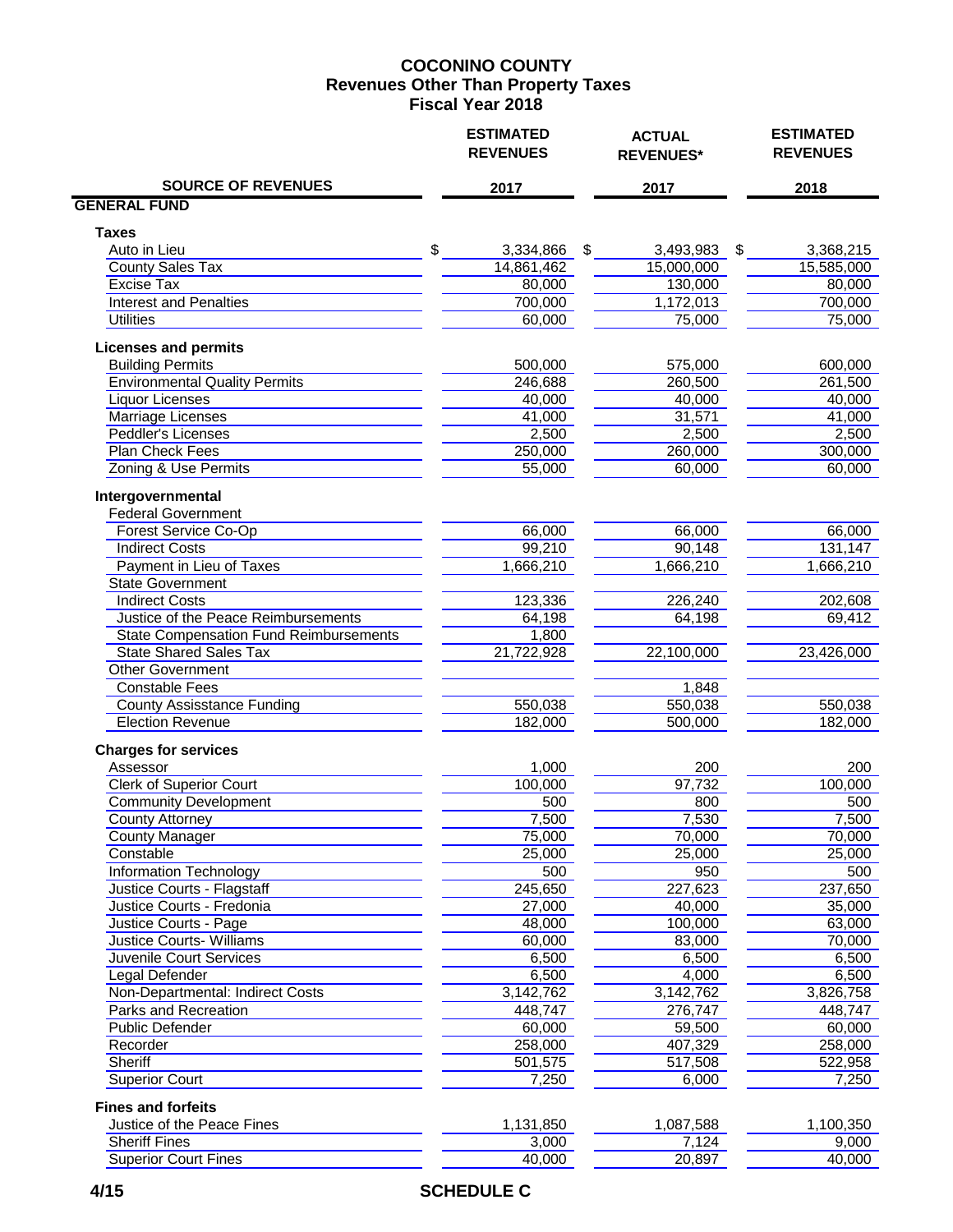### **COCONINO COUNTY Fiscal Year 2018 Revenues Other Than Property Taxes**

|                                                      | <b>ESTIMATED</b><br><b>REVENUES</b> | <b>ACTUAL</b><br><b>REVENUES*</b> | <b>ESTIMATED</b><br><b>REVENUES</b> |
|------------------------------------------------------|-------------------------------------|-----------------------------------|-------------------------------------|
| <b>SOURCE OF REVENUES</b>                            | 2017                                | 2017                              | 2018                                |
| <b>Investments</b><br>Interest and Investment Income | 135.400                             | 186.803                           | 129,695                             |
| <b>Contributions</b><br>Voluntary contributions      | 200,000                             | 198,703                           | 200,000                             |
| <b>Miscellaneous</b><br>Other                        | 112,331                             | 188,908                           | 200,075                             |
| Total General Fund \$                                | 51,291,301                          | \$<br>53,128,453                  | \$<br>54,831,813                    |

 \* Includes actual revenues recognized on the modified accrual or accrual basis as of the date the proposed budget was prepared, plus estimated revenues for the remainder of the fiscal year.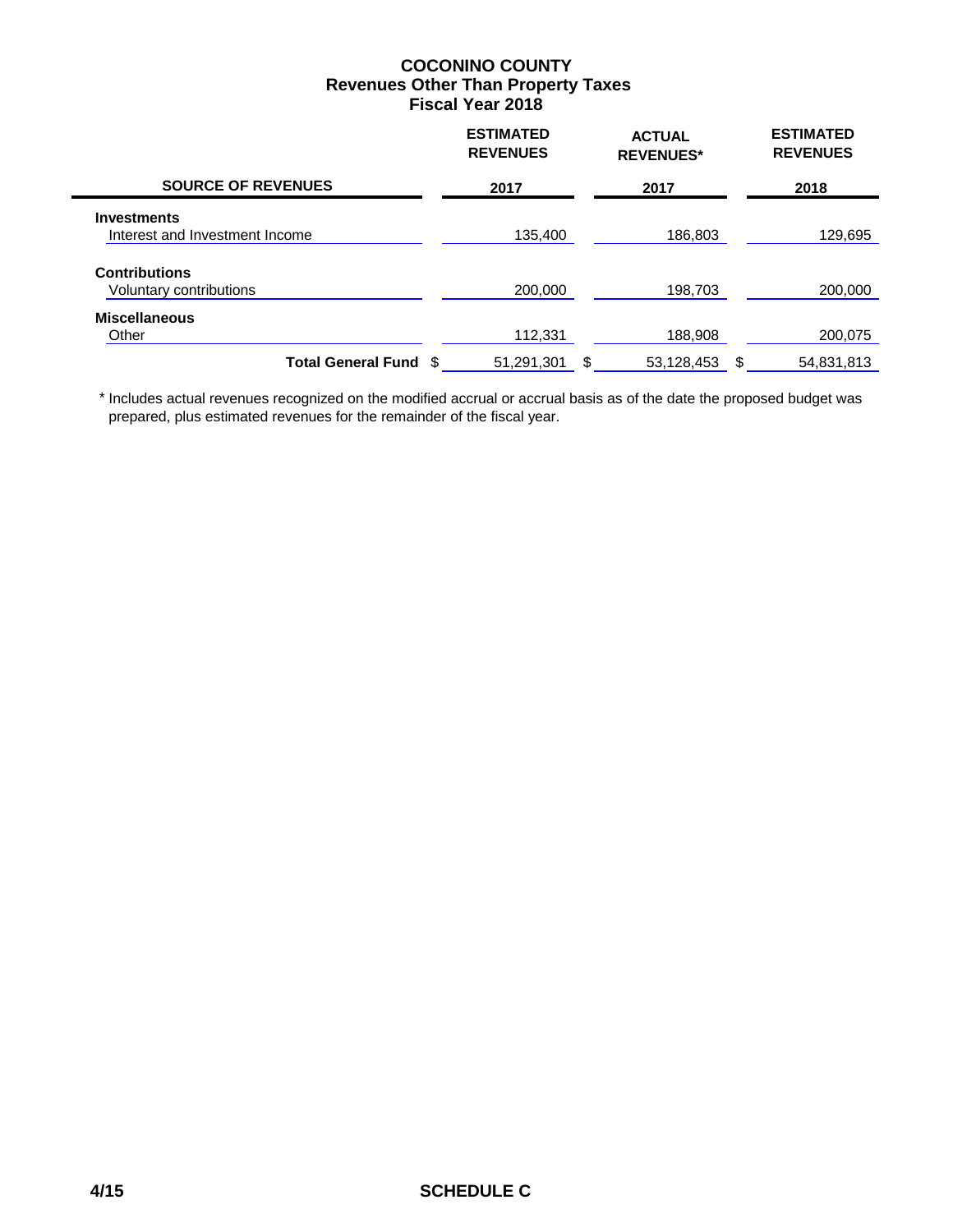### **COCONINO COUNTY Fiscal Year 2018 Revenues Other Than Property Taxes**

|                                                             |     | <b>ESTIMATED</b><br><b>REVENUES</b>        |     | <b>ACTUAL</b><br><b>REVENUES*</b> |     | <b>ESTIMATED</b><br><b>REVENUES</b> |  |
|-------------------------------------------------------------|-----|--------------------------------------------|-----|-----------------------------------|-----|-------------------------------------|--|
| <b>SOURCE OF REVENUES</b>                                   |     | 2017                                       |     | 2017                              |     | 2018                                |  |
| <b>SPECIAL REVENUE FUNDS</b>                                |     |                                            |     |                                   |     |                                     |  |
| <b>Adult Probation</b>                                      |     | $$\overline{\phantom{a}3}$<br>2,685,125 \$ |     | 2,860,738 \$                      |     | 2,726,361                           |  |
| <b>Career Center</b>                                        |     | 1,146,999                                  |     | 928,407                           |     | 1,521,902                           |  |
| <b>Clerk of Superior Court</b>                              |     | 147,300                                    |     | 137,166                           |     | 221,205                             |  |
| <b>Community Services</b>                                   |     | 1,454,615                                  |     | 1,419,338                         |     | 1,417,775                           |  |
| <b>County Attorney</b>                                      |     | 956,043                                    |     | 1,345,992                         |     | 929,717                             |  |
| <b>County Improvement Districts</b>                         |     | 65                                         |     | 11,400                            |     | 11,400                              |  |
| <b>County Jail District</b>                                 |     | 16,474,502                                 |     | 15,672,688                        |     | 16,170,300                          |  |
| <b>Emergency Management</b>                                 |     | 190,531                                    |     | 341,161                           |     | 277,193                             |  |
| Finance                                                     |     | $\overline{2,000}$                         |     | 1,200                             |     | 1,200                               |  |
| <b>Flood Control District</b>                               |     | 109,583                                    |     | 53,007                            |     | 10,000                              |  |
| Justice Courts - Flagstaff                                  |     | 231,850                                    |     | 300,240                           |     | 301,050                             |  |
| Justice Courts - Fredonia                                   |     | 32,805                                     |     | 62,300                            |     | 58,305                              |  |
| Justice Courts - Page                                       |     | 50,750                                     |     | 83,490                            |     | 68,650                              |  |
| <b>Justice Courts - Williams</b>                            |     | 68,450                                     |     | 110,120                           |     | 109,330                             |  |
| <b>Juvenile Court Services</b>                              |     | 2,030,341                                  |     | 2,052,013                         |     | 2,084,929                           |  |
| Kachina Village Improvement District                        |     | 1,200,000                                  |     | 1,215,153                         |     | 1,200,000                           |  |
| Legal Defender                                              |     | 2,091                                      |     | 2,155                             |     | 2,091                               |  |
| Non-Departmental                                            |     | 236,947                                    |     | 2,000                             |     | 2,000                               |  |
| <b>Parks and Recreation</b>                                 |     | 607,366                                    |     | 532,368                           |     | 479,066                             |  |
| <b>Public Defender</b>                                      |     | 16,700                                     |     | 17,690                            |     | 17,600                              |  |
| <b>Public Health Services District</b>                      |     | 5,422,329                                  |     | 5,320,787                         |     | 5,296,335                           |  |
| <b>Public Works</b>                                         |     | 20,316,903                                 |     | 21,491,429                        |     | 21,672,902                          |  |
| Recorder                                                    |     | 179,565                                    |     | 283,050                           |     | 162,900                             |  |
| <b>Superintendent of Schools</b>                            |     | 1,528,496                                  |     | 1,600,163                         |     | 1,640,426                           |  |
| <b>Sheriff</b>                                              |     | 1,224,502                                  |     | 969,824                           |     | 1,252,220                           |  |
| <b>Superior Court</b>                                       |     | 479,962                                    |     | 432,399                           |     | 460,679                             |  |
| Treasurer                                                   |     | 17,750                                     |     | 16,300                            |     | 17,750                              |  |
| <b>Unawarded Grants</b>                                     |     | 6,521,250                                  |     |                                   |     | 5,761,550                           |  |
| Total Special Revenue Funds \$<br><b>DEBT SERVICE FUNDS</b> |     | 63,334,820 \$                              |     | 57,262,578 \$                     |     | 63,874,836                          |  |
|                                                             |     |                                            |     |                                   |     |                                     |  |
| <b>County Improvement Districts</b>                         | \$  | 102,678 \$                                 |     | 13,732 \$                         |     | 18,865                              |  |
| <b>Total Debt Service Funds</b>                             | \$. | 102,678                                    | \$. | 13,732                            | \$. | 18,865                              |  |
| <b>CAPITAL PROJECTS FUNDS</b>                               |     |                                            |     |                                   |     |                                     |  |
| <b>Facilities Management</b>                                | \$  | 10,000                                     | \$  | 526,097                           | \$  | 30,000                              |  |
| Kachina Village Improvement District                        |     | 11,400                                     |     | 204                               |     |                                     |  |
| <b>Total Capital Projects Funds</b>                         | \$  | 21,400                                     | \$  | 526,301                           | \$  | 30,000                              |  |
| <b>TOTAL ALL FUNDS \$</b>                                   |     | 114,750,199 \$                             |     | 110,931,064 \$                    |     | 118,755,514                         |  |

 \* Includes actual revenues recognized on the modified accrual or accrual basis as of the date the proposed budget was prepared, plus estimated revenues for the remainder of the fiscal year.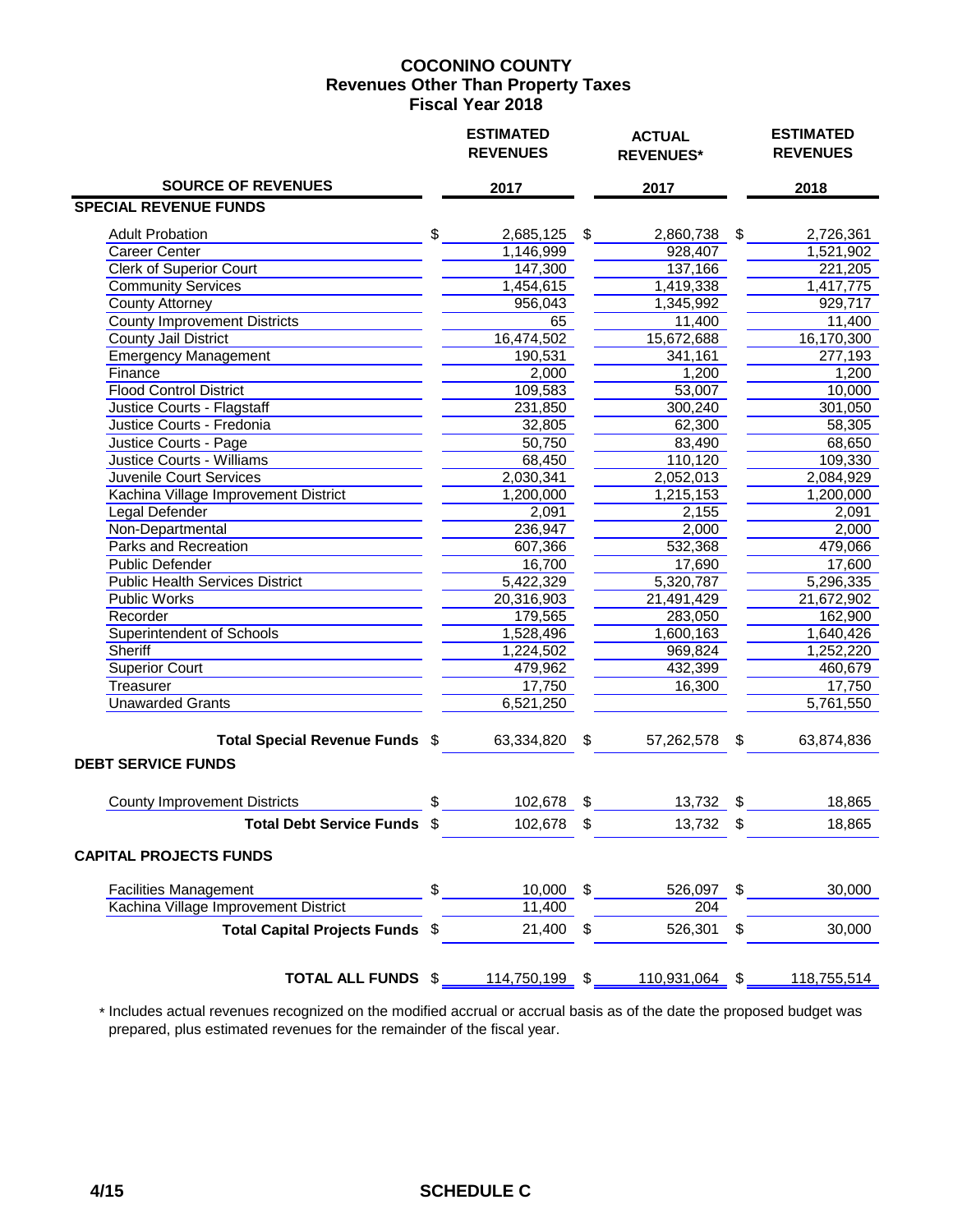## **COCONINO COUNTY Fiscal Year 2018 Other Financing Sources/<Uses> and Interfund Transfers**

|                                          |                | <b>OTHER FINANCING</b> |                         | <b>INTERFUND TRANSFERS</b> |             |  |  |
|------------------------------------------|----------------|------------------------|-------------------------|----------------------------|-------------|--|--|
|                                          |                | 2018                   |                         | 2018                       |             |  |  |
| <b>FUND</b>                              | <b>SOURCES</b> | <uses></uses>          | $\overline{\mathsf{I}}$ |                            | $<$ OUT $>$ |  |  |
| <b>GENERAL FUND</b>                      |                |                        |                         |                            |             |  |  |
| <b>General Fund</b>                      | \$             | \$                     | \$<br>3,650,893         | \$                         |             |  |  |
| <b>General Fund: Emergency Reserve</b>   |                |                        |                         |                            | 289,199     |  |  |
| <b>Financial Management System</b>       |                |                        |                         |                            | 3,036,667   |  |  |
| General Fund: Computer Lease/Buy         |                |                        |                         |                            | 223,327     |  |  |
| <b>Transformative Learning Center</b>    |                |                        |                         |                            | 66,652      |  |  |
| <b>State and Local Assistance</b>        |                |                        |                         |                            | 142,968     |  |  |
| <b>Special Districts Billing</b>         |                |                        |                         |                            | 39,617      |  |  |
| <b>Statewide Gang Task Force</b>         |                |                        |                         |                            | 40,929      |  |  |
| Home Health                              |                |                        |                         |                            | 152,026     |  |  |
| <b>Public Health Services District</b>   |                |                        | 213,233                 |                            | 4,659,919   |  |  |
| <b>Congregate Meals</b>                  |                |                        |                         |                            | 705,729     |  |  |
| <b>Emergency Services</b>                |                |                        |                         |                            | 264,110     |  |  |
| <b>Energy Assitance</b>                  |                |                        |                         |                            | 38,956      |  |  |
| <b>Family Counseling</b>                 |                |                        |                         |                            | 3,949       |  |  |
| <b>CASA - Special Advocate</b>           |                |                        |                         |                            | 14,236      |  |  |
| Juvenile - Treatment Services            |                |                        |                         |                            | 85,715      |  |  |
| <b>Diversion - Consequences</b>          |                |                        |                         |                            | 15,879      |  |  |
| Juvenile Probation State Aid             |                |                        |                         |                            | 25,555      |  |  |
| Diversion - Intake                       |                |                        |                         |                            | 52,296      |  |  |
| Juvenile Victim's Rights                 |                |                        |                         |                            | 2,440       |  |  |
| Juvenile Intensive Probation             |                |                        |                         |                            | 18,457      |  |  |
| <b>Adult Probation State Enhancement</b> |                |                        |                         |                            | 151,036     |  |  |
| <b>Adult Intensive Probation</b>         |                |                        |                         |                            | 174,934     |  |  |
| Drug Treatment and Education             |                |                        |                         |                            | 18,715      |  |  |
| <b>Community Punishment</b>              |                |                        |                         |                            | 2,636       |  |  |
| Superior Court State Fill the Gap        |                |                        |                         |                            | 130,000     |  |  |
| <b>Model Court</b>                       |                |                        |                         |                            | 12,931      |  |  |
| <b>ADR Grant</b>                         |                |                        |                         |                            | 36,749      |  |  |
| Law Library                              |                |                        |                         |                            | 34,087      |  |  |
| Space Plan                               |                |                        |                         |                            | 251,497     |  |  |
| Legal Defender Fill the Gap              |                |                        | 6,133                   |                            |             |  |  |
| Fair                                     |                |                        | 106,150                 |                            |             |  |  |
| Racing                                   |                |                        |                         |                            |             |  |  |
| Peaks View                               |                |                        |                         |                            |             |  |  |
| Forest High Unit #5                      |                |                        |                         |                            |             |  |  |
| <b>Parks Capital Projects</b>            |                |                        |                         |                            | 130,000     |  |  |
| Flagstaff Loop Trail                     |                |                        |                         |                            |             |  |  |
| <b>Attorney Victim Rights</b>            |                |                        |                         |                            | 14,839      |  |  |
| Voter Tabulation System                  |                |                        |                         |                            | 101,700     |  |  |
| Road Maintenance Sales Tax               |                |                        | 30,684                  |                            |             |  |  |
| <b>Public Works</b>                      |                |                        | 81,874                  |                            |             |  |  |
| Solid Waste                              |                |                        |                         |                            | 281,575     |  |  |
| <b>Career Center Training</b>            |                |                        |                         |                            | 10,000      |  |  |
| <b>County Jail District</b>              |                |                        | 1,304,789               |                            | 2,700,805   |  |  |
| Total General Fund \$                    |                | \$                     | \$<br>5,393,756         | \$                         | 13,930,130  |  |  |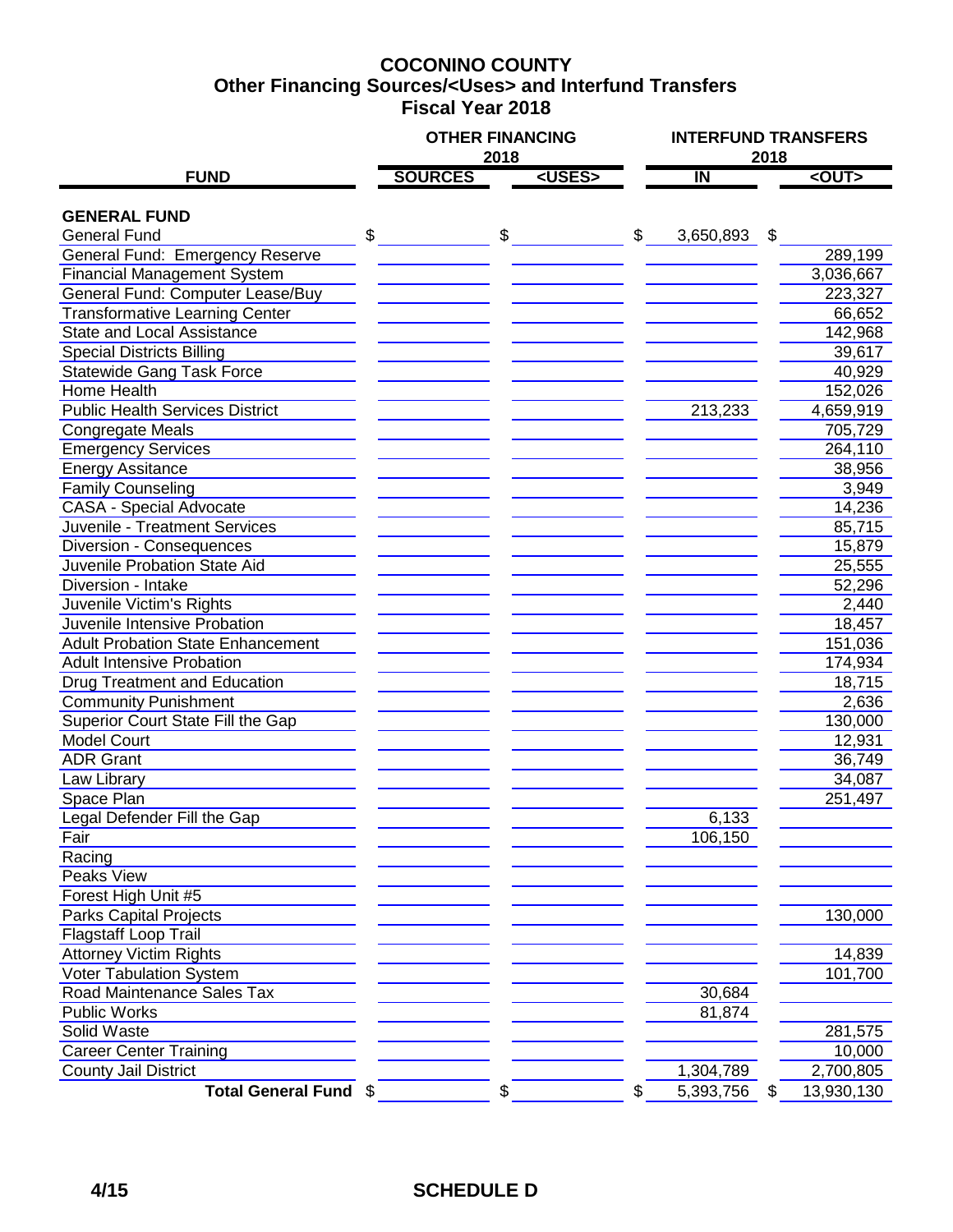### **COCONINO COUNTY Fiscal Year 2018 Other Financing Sources/<Uses> and Interfund Transfers**

|                                     | <b>OTHER FINANCING</b><br>2018 |               |                         |                | <b>INTERFUND TRANSFERS</b><br>2018 |  |  |  |
|-------------------------------------|--------------------------------|---------------|-------------------------|----------------|------------------------------------|--|--|--|
| <b>FUND</b>                         | <b>SOURCES</b>                 | <uses></uses> | $\overline{\mathsf{I}}$ |                | $<$ OUT $>$                        |  |  |  |
| <b>SPECIAL REVENUE FUNDS</b>        |                                |               |                         |                |                                    |  |  |  |
| <b>General Fund</b>                 | \$<br>\$                       |               | \$<br>10,027,740        | $\mathfrak{L}$ | 492,863                            |  |  |  |
| <b>National Forest Fees</b>         |                                |               | 1,354,319               |                |                                    |  |  |  |
| <b>Special District Billing</b>     |                                |               |                         |                | 87,398                             |  |  |  |
| <b>Statewide Gang Task Force</b>    |                                |               |                         |                | 12,348                             |  |  |  |
| <b>COPS Methamphetamine</b>         |                                |               |                         |                | 34,679                             |  |  |  |
| Superior Court State Fill the Gap   |                                |               |                         |                | 227,541                            |  |  |  |
| <b>Probate Enhancement Fee</b>      |                                |               |                         |                | 17,355                             |  |  |  |
| <b>Court Enhancement</b>            |                                |               | 17,355                  |                |                                    |  |  |  |
| Law Library                         |                                |               |                         |                | 99,803                             |  |  |  |
| 5% Local Fill the Gap               |                                |               | 298,530                 |                |                                    |  |  |  |
| Public Defender State Fill the Gap  |                                |               | 55,431                  |                | 55,431                             |  |  |  |
| Legal Defender State Fill the Gap   |                                |               |                         |                | 6,159                              |  |  |  |
| <b>Parks Capital Projects</b>       |                                |               |                         |                | 198,923                            |  |  |  |
| Capital Parks & Open Space Tax      |                                |               | 198,923                 |                |                                    |  |  |  |
| <b>Attorney Enhancement</b>         |                                |               | 18,830                  |                |                                    |  |  |  |
| Anti-Racketeering                   |                                |               | 33,997                  |                |                                    |  |  |  |
| <b>Drug Prosecution</b>             |                                |               |                         |                | 52,827                             |  |  |  |
| <b>Victim Restitution</b>           |                                |               | 2,000                   |                |                                    |  |  |  |
| Victim Restitutions                 |                                |               |                         |                | 2,000                              |  |  |  |
| <b>State Aid</b>                    |                                |               |                         |                | 64,830                             |  |  |  |
| Road Maintenance Sales Tax          |                                |               | 9,990,058               |                |                                    |  |  |  |
| <b>Public Works</b>                 |                                |               | 141,987                 |                | 11,353,377                         |  |  |  |
| Solida Waste                        |                                |               | 9,000                   |                |                                    |  |  |  |
| <b>Flood Control District</b>       |                                |               |                         |                | 174,948                            |  |  |  |
| <b>County Library District</b>      |                                |               | 99,803                  |                |                                    |  |  |  |
| <b>County Jail District</b>         |                                |               | 47,027                  |                | 1,250,000                          |  |  |  |
| Sedona Flood Control                |                                |               | 120,359                 |                |                                    |  |  |  |
| Total Special Revenue Funds \$      | \$                             |               | \$<br>22,415,359        | \$             | 14,130,482                         |  |  |  |
| <b>CAPITAL PROJECTS FUNDS</b>       |                                |               |                         |                |                                    |  |  |  |
| <b>Huffer Lane Escrow</b>           | \$                             |               | \$<br>251,497           | \$             |                                    |  |  |  |
| <b>Total Capital Projects Funds</b> | \$                             |               | \$<br>251,497           | \$             |                                    |  |  |  |
| <b>TOTAL ALL FUNDS</b>              | \$<br>\$                       |               | \$<br>28,060,612 \$     |                | 28,060,612                         |  |  |  |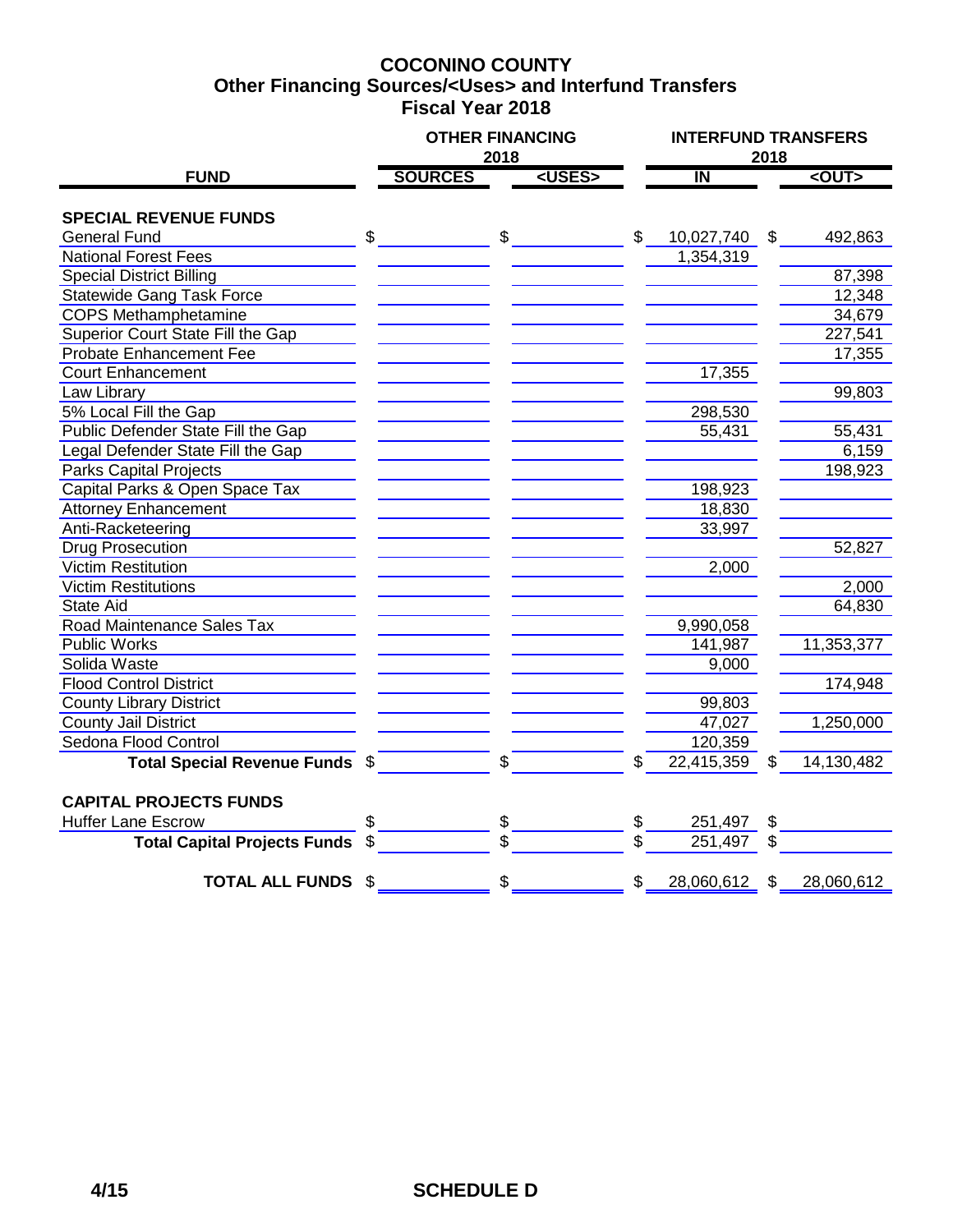#### **COCONINO COUNTY Fiscal Year 2018 Expenditures/Expenses by Fund**

| <b>FUND/DEPARTMENT</b>                                 | <b>ADOPTED</b><br><b>BUDGETED</b><br><b>EXPENDITURES/</b><br><b>EXPENSES</b><br>2017 | <b>EXPENDITURE/</b><br><b>EXPENSE</b><br><b>ADJUSTMENTS</b><br><b>APPROVED</b><br>2017 | <b>ACTUAL</b><br><b>EXPENDITURES/</b><br><b>EXPENSES*</b><br>2017 | <b>BUDGETED</b><br><b>EXPENDITURES/</b><br><b>EXPENSES</b><br>2018 |
|--------------------------------------------------------|--------------------------------------------------------------------------------------|----------------------------------------------------------------------------------------|-------------------------------------------------------------------|--------------------------------------------------------------------|
| <b>GENERAL FUND</b>                                    |                                                                                      |                                                                                        |                                                                   |                                                                    |
| <b>Adult Probation</b>                                 | \$<br>1,644,220                                                                      | \$<br>$30,333$ \$                                                                      | 1,666,173                                                         | \$<br>1,833,830                                                    |
| Assessor                                               | 2,094,532                                                                            |                                                                                        | 1,821,481                                                         | 2,124,138                                                          |
| <b>Board of Supervisors</b>                            | 1,321,070                                                                            | 126,829                                                                                | 1,323,245                                                         | 1,483,584                                                          |
| <b>Career Center</b>                                   |                                                                                      | 15,838                                                                                 | 15,838                                                            |                                                                    |
| <b>Clerk of Superior Court</b>                         | 1,287,453                                                                            |                                                                                        | 1,123,874                                                         | 1,336,162                                                          |
| <b>Community Development</b>                           | 2,201,643                                                                            | 2,000                                                                                  | 2,008,546                                                         | 2,296,469                                                          |
| <b>Community Initiatives</b>                           | 157,744                                                                              | 81,864                                                                                 | 117,450                                                           | 276,850                                                            |
| <b>Community Services</b>                              | 508,153                                                                              | 17,244                                                                                 | 525,405                                                           | 512,163                                                            |
| Constable                                              | 95,572                                                                               |                                                                                        | 98,147                                                            | 96,184                                                             |
| <b>County Attorney</b>                                 | 3,718,813                                                                            | (34,000)                                                                               | 3,684,552                                                         | 3,797,372                                                          |
| <b>County Manager</b>                                  | 1,657,838                                                                            | (12, 248)                                                                              | 1,861,256                                                         | 2,069,890                                                          |
| <b>Facilities Management</b>                           | 4,207,440                                                                            | 19,244                                                                                 | 3,254,756                                                         | 4,539,466                                                          |
| Finance                                                | 1,775,374                                                                            | (120, 871)                                                                             | 1,717,479                                                         | 1,719,104                                                          |
| <b>Human Resources</b>                                 | 1,734,383                                                                            |                                                                                        | 1,702,894                                                         | 1,728,275                                                          |
| <b>Information Technology</b>                          | 3,593,660                                                                            | (14, 806)                                                                              | 3,249,723                                                         | 3,527,625                                                          |
| <b>Justice Courts - Flagstaff</b>                      | 1,243,477                                                                            |                                                                                        | 1,220,832                                                         | 1,296,995                                                          |
| Justice Courts - Fredonia                              | 198,255                                                                              |                                                                                        | 172,750                                                           | 204,903                                                            |
| Justice Courts - Page                                  | 357,254                                                                              |                                                                                        | 354,734                                                           | 404,851                                                            |
| <b>Justice Courts - Williams</b>                       | 371,674                                                                              |                                                                                        | 365,997                                                           | 393,655                                                            |
| Juvenile Court Services                                | 3,123,559<br>1,113,574                                                               | 144,879                                                                                | 3,168,628<br>1,282,899                                            | 3,325,925<br>1,108,535                                             |
| <b>Legal Defender</b><br>Non-Departmental              |                                                                                      | 260,923                                                                                |                                                                   |                                                                    |
| Parks and Recreation                                   | 26,281,005<br>1,841,658                                                              | 110,000                                                                                | 1,821,912                                                         | 30,726,249<br>2,028,734                                            |
| <b>Public Affairs</b>                                  | 440,676                                                                              |                                                                                        | 1,680,756<br>321,571                                              | 454,564                                                            |
| <b>Public Defender</b>                                 | 2,452,982                                                                            |                                                                                        | 2,187,216                                                         | 2,502,627                                                          |
| Recorder                                               | 2,050,074                                                                            |                                                                                        | 2,163,323                                                         | 1,964,760                                                          |
| <b>Sheriff</b>                                         | 10,092,567                                                                           | 87,000                                                                                 | 9,459,391                                                         | 10,192,060                                                         |
| <b>Superintendent of Schools</b>                       | 494,432                                                                              |                                                                                        | 488,202                                                           | 498,764                                                            |
| <b>Superior Court</b>                                  | 2,939,235                                                                            |                                                                                        | 2,964,913                                                         | 3,120,962                                                          |
| Treasurer                                              | 645,553                                                                              |                                                                                        | 622,528                                                           | 676,427                                                            |
| Total General Fund \$                                  | 79,643,870                                                                           | \$<br>714,229                                                                          | \$<br>52,446,471                                                  | \$<br>86,241,123                                                   |
| <b>SPECIAL REVENUE FUNDS</b><br><b>Adult Probation</b> | \$<br>3,277,694                                                                      | \$<br>84,724                                                                           | \$<br>2,991,034                                                   | \$<br>3,408,494                                                    |
| Assessor                                               | 9,243                                                                                | (1, 193)                                                                               | 2,873                                                             | 5,177                                                              |
| <b>Career Center</b>                                   | 1,202,495                                                                            | 333,348                                                                                | 990,468                                                           | 1,531,902                                                          |
| <b>Clerk of Superior Court</b>                         | 157,701                                                                              | 105,030                                                                                | 106,693                                                           | 278,373                                                            |
| <b>Community Services</b>                              | 2,467,439                                                                            | (38, 279)                                                                              | 2,441,738                                                         | 2,621,279                                                          |
| <b>County Attorney</b>                                 | 1,257,133                                                                            | (16, 913)                                                                              | 1,192,653                                                         | 1,227,954                                                          |
| <b>County Improvement Districts</b>                    | 11,400                                                                               |                                                                                        | 11,400                                                            | 11,400                                                             |
| <b>County Jail District</b>                            | 15,555,385                                                                           | 62,132                                                                                 | 13,693,753                                                        | 16,302,714                                                         |
| <b>County Library District</b>                         | 3,919,971                                                                            |                                                                                        | 3,919,971                                                         | 4,358,279                                                          |
| <b>Emergency Management</b>                            | 356,290                                                                              |                                                                                        | 347,267                                                           | 417,019                                                            |
| <b>Facilities Management</b>                           | 31,815                                                                               | 1,314                                                                                  | 15,350                                                            | 18,129                                                             |
| Finance                                                | 53,744                                                                               |                                                                                        | 51,830                                                            | 57,795                                                             |
| <b>Flood Control District</b>                          | 2,416,483                                                                            | (77, 755)                                                                              | 2,071,560                                                         | 2,051,734                                                          |
| Justice Court - Flagstaff                              | 201,530                                                                              |                                                                                        | 187,263                                                           | 214,061                                                            |
| Justice Court - Fredonia                               | 18,381                                                                               |                                                                                        | 17,781                                                            | 28,682                                                             |
| Justice Court - Page                                   | 52,075                                                                               |                                                                                        | 45,782                                                            | 97,928                                                             |
| <b>Justice Court - Williams</b>                        | 82,508                                                                               |                                                                                        | 76,972                                                            | 83,742                                                             |
| <b>Juvenile Court Services</b>                         | 2,948,979                                                                            | (14, 376)                                                                              | 2,146,195                                                         | 3,060,770                                                          |
| Kachina Village Improvement Distric                    | 1,858,253                                                                            |                                                                                        | 1,597,578                                                         | 1,803,134                                                          |
| Legal Defender                                         | 2,455                                                                                |                                                                                        | 2,455                                                             | 2,455                                                              |
| Non-Departmental                                       | 3,666,763                                                                            |                                                                                        |                                                                   | 59,570                                                             |

## **4/15 SCHEDULE E**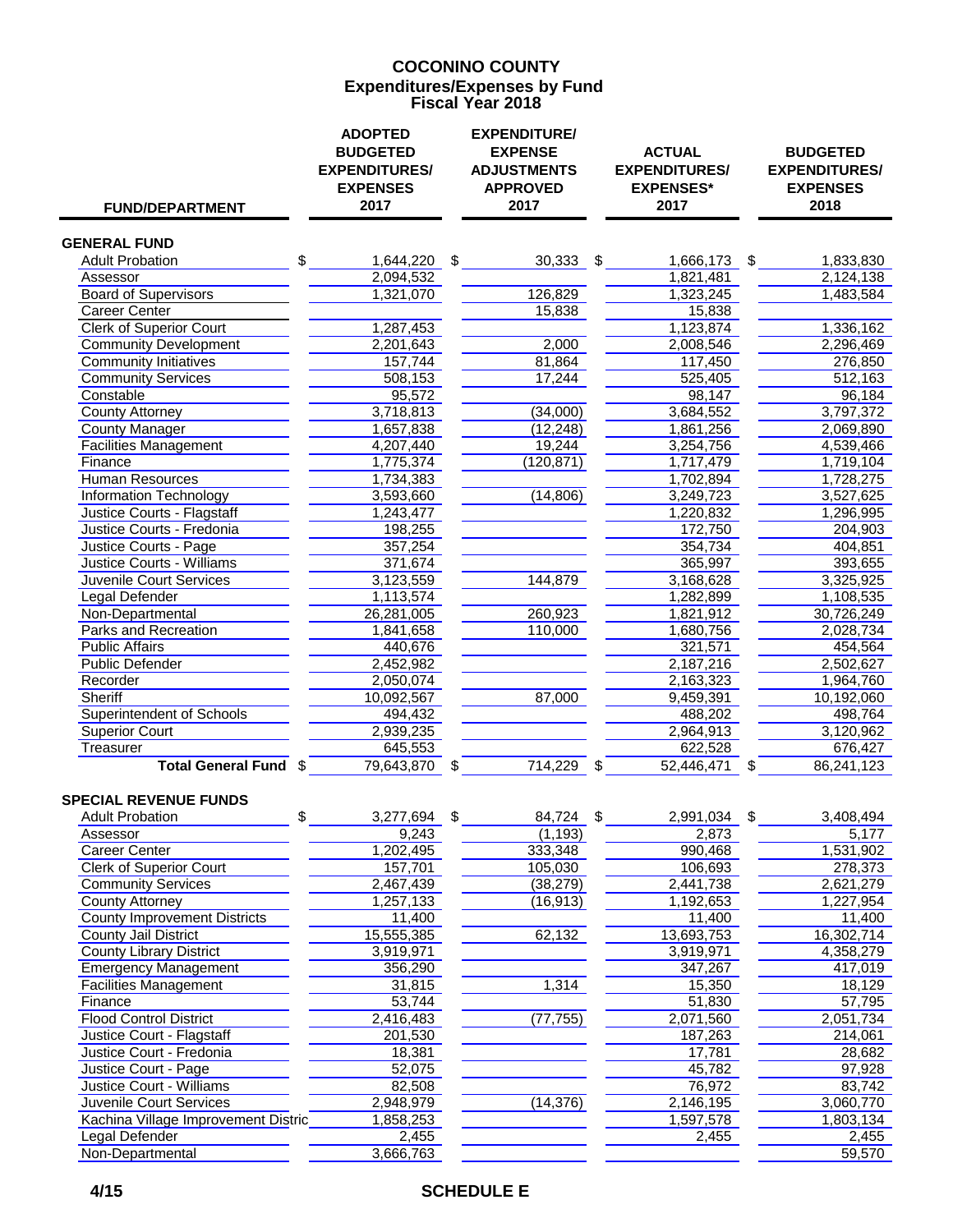| Parks and Recreation                   |     | 13,469,005  |     | (309, 864) |     | 9,683,798   |     | 811,504     |
|----------------------------------------|-----|-------------|-----|------------|-----|-------------|-----|-------------|
| Public Defender                        |     | 30,000      |     |            |     | 24,370      |     | 42,837      |
| <b>Public Health Services District</b> |     | 14,667,284  |     | 83,175     |     | 13,973,788  |     | 15,654,701  |
| <b>Public Works</b>                    |     | 27,341,387  |     | 7,079      |     | 24,512,901  |     | 31,326,082  |
| Recorder                               |     | 278,437     |     | (105, 825) |     | 78,119      |     | 223,378     |
| Superintendent of Schools              |     | 1,305,346   |     | 499,081    |     | 1,787,342   |     | 1,815,624   |
| Sheriff                                |     | 2,100,564   |     | 300,840    |     | 1,137,192   |     | 2,292,089   |
| <b>Superior Court</b>                  |     | 1,014,067   |     |            |     | 946,662     |     | 1,035,341   |
| Treasurer                              |     | 31,000      |     |            |     | 28,500      |     | 31,000      |
| Unawarded Grants                       |     | 6,521,250   |     |            |     |             |     | 5,761,550   |
| Total Special Revenue Funds \$         |     | 106,306,077 | S   | 912,518    | -\$ | 84,083,288  | S   | 96,634,697  |
| <b>DEBT SERVICE FUNDS</b>              |     |             |     |            |     |             |     |             |
| County Improvement Districts           | \$. | 102,678 \$  |     |            | \$  | 220,579     | \$. | 18,865      |
| <b>Total Debt Service Funds</b>        | \$. | 102,678     | \$  |            | \$  | 220,579     | S   | 18,865      |
| <b>CAPITAL PROJECTS FUNDS</b>          |     |             |     |            |     |             |     |             |
| <b>Facilities Management</b>           | \$. | 476,098     | \$. | 313,900    | -\$ | 1,370,000   | \$. | 2,807,455   |
| County Jail District                   |     | 1,616,367   |     | 126,624    |     | 707,769     |     | 6,950,206   |
| Total Capital Projects Funds \$        |     | 2,092,465   | -S  | 440,524    | S   | 2,077,769   | \$. | 9,757,661   |
| <b>TOTAL ALL FUNDS</b>                 | \$  | 188,145,090 | S   | 2,067,271  | -\$ | 138,828,107 | \$  | 192,652,346 |

\* Includes actual expenditures/expenses recognized on the modified accrual or accrual basis as of the date the proposed budget was prepared, plus estimated expenditures/expenses for the remainder of the fiscal year.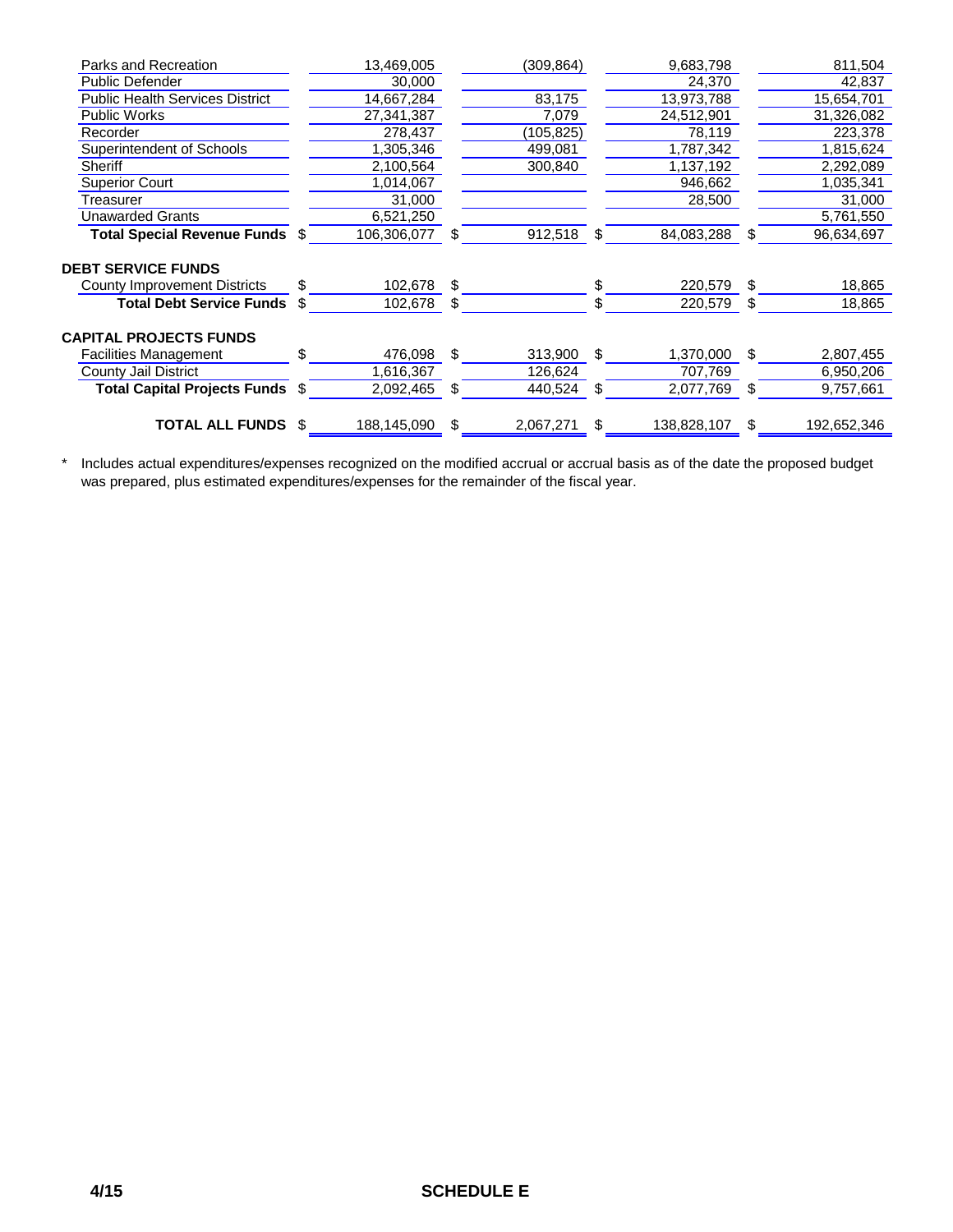### **Expenditures/Expenses by Department COCONINO COUNTY Fiscal Year 2018**

| <b>DEPARTMENT/FUND</b>                                      | <b>ADOPTED</b><br><b>BUDGETED</b><br><b>EXPENDITURES/</b><br><b>EXPENSES</b><br>2017 |                           | <b>EXPENDITURE/</b><br><b>EXPENSE</b><br><b>ADJUSTMENTS</b><br><b>APPROVED</b><br>2017 | <b>ACTUAL</b><br><b>EXPENDITURES/</b><br><b>EXPENSES*</b><br>2017 |               | <b>BUDGETED</b><br><b>EXPENDITURES/</b><br><b>EXPENSES</b><br>2018 |
|-------------------------------------------------------------|--------------------------------------------------------------------------------------|---------------------------|----------------------------------------------------------------------------------------|-------------------------------------------------------------------|---------------|--------------------------------------------------------------------|
| <b>Adult Probation</b>                                      |                                                                                      |                           |                                                                                        |                                                                   |               |                                                                    |
| General Fund                                                | 1,644,220                                                                            | $\frac{1}{2}$             | $30,333$ \$                                                                            | 1,666,173 \$                                                      |               | 1,833,830                                                          |
| <b>Adlt Probation State Enhancement</b>                     | 902,146                                                                              |                           | 69,914                                                                                 | 865,928                                                           |               | 970,643                                                            |
| <b>Adult Intensive Probation</b>                            | 1,038,166                                                                            |                           |                                                                                        | 920,328                                                           |               | 1,048,930                                                          |
| Work Furlough Program                                       | 66,768                                                                               |                           |                                                                                        | 22,451                                                            |               | 94,144                                                             |
| <b>Coconino Online Probation</b>                            | 224,454                                                                              |                           | (239)                                                                                  | 187,483                                                           |               | 102,077                                                            |
| Interstate Compact Program                                  | 14,500                                                                               |                           |                                                                                        | 14,313                                                            |               | 15,000                                                             |
| <b>Drug Treatment and Education</b>                         | 108,929                                                                              |                           | (688)                                                                                  | 112,633                                                           |               | 119,581                                                            |
| <b>Deferred Prosecution</b>                                 | 230,048                                                                              |                           |                                                                                        | 230,160                                                           |               | 344,682                                                            |
| <b>Community Punishment Program</b>                         | 121,000                                                                              |                           | 15,737                                                                                 | 133,094                                                           |               | 148,598                                                            |
| <b>Adult Probation Services</b>                             | 571,683                                                                              |                           |                                                                                        | 504,644                                                           |               | 564,839                                                            |
| Department Total \$                                         | $4,921,914$ \$                                                                       |                           | $115,057$ \$                                                                           | $4,657,207$ \$                                                    |               | 5,242,324                                                          |
| Assessor                                                    |                                                                                      |                           |                                                                                        |                                                                   |               |                                                                    |
| \$.<br><b>General Fund</b>                                  | 2,094,532                                                                            | \$                        |                                                                                        | \$<br>1,821,481                                                   | -\$           | 2,124,138                                                          |
| <b>Assessor Storage &amp; Retrieval</b>                     | 9,243<br>$2,103,775$ \$                                                              |                           | (1, 193)                                                                               | 2,873<br>$1,824,354$ \$                                           |               | 5,177                                                              |
| Department Total \$                                         |                                                                                      |                           | $(1, 193)$ \$                                                                          |                                                                   |               | 2,129,315                                                          |
| <b>Board of Supervisors</b><br><b>General Fund</b>          | 1,321,070                                                                            | $\boldsymbol{\mathsf{S}}$ | 126,829                                                                                | \$<br>1,323,245                                                   | -\$           | 1,483,584                                                          |
| <b>Department Total</b><br>\$                               | 1,321,070                                                                            |                           | 126,829                                                                                | \$<br>1,323,245                                                   | \$            | 1,483,584                                                          |
| <b>Career Center</b><br><b>General Fund</b>                 |                                                                                      | \$                        | 15,838 \$                                                                              | 15,838 \$                                                         |               |                                                                    |
| Workforce in Action                                         | 1,146,999                                                                            |                           | 222,348                                                                                | 817,407                                                           |               | 1,356,366                                                          |
| <b>USDA Rural Business Dev</b>                              |                                                                                      |                           | 21,000                                                                                 | 21,000                                                            |               | 7,000                                                              |
| <b>Career Center Training</b>                               | 55,496                                                                               |                           |                                                                                        | 62,061                                                            |               | 10,000                                                             |
| <b>EDA Power Grant</b>                                      |                                                                                      |                           | 90,000                                                                                 | 90,000                                                            |               | 158,536                                                            |
| Department Total \$                                         | $1,202,495$ \$                                                                       |                           | 349,186                                                                                | \$<br>$1,006,306$ \$                                              |               | 1,531,902                                                          |
| <b>Clerk of Superior Court</b><br><b>General Fund</b><br>\$ |                                                                                      | \$                        |                                                                                        | \$                                                                | $\sqrt[6]{3}$ | 1,336,162                                                          |
| <b>Probate Enhancement Fees</b>                             | 1,287,453<br>35,820                                                                  |                           |                                                                                        | 1,123,874<br>32,878                                               |               | 39,355                                                             |
| Spousal Maintenance                                         | 5,246                                                                                |                           |                                                                                        | 4,938                                                             |               | 5,569                                                              |
| DES IV-D Grant                                              |                                                                                      |                           | 69,322                                                                                 | 10,558                                                            |               | 68,905                                                             |
| <b>Integrated Family Court</b>                              | 5,246                                                                                |                           |                                                                                        | 4,938                                                             |               | 5,569                                                              |
| Clerk's Forfeiture Fund                                     | 76,533                                                                               |                           | 35,708                                                                                 | 33,443                                                            |               | 123,091                                                            |
| Clerk's Storage & Retrieval                                 | 34,856                                                                               |                           |                                                                                        | 19,938                                                            |               | 35,884                                                             |
| Department Total \$                                         | $1,445,154$ \$                                                                       |                           | $105,030$ \$                                                                           | $1,230,567$ \$                                                    |               | 1,614,535                                                          |
|                                                             |                                                                                      |                           |                                                                                        |                                                                   |               |                                                                    |
| <b>Community Development</b><br><b>General Fund</b>         | 2,201,643                                                                            | \$                        | $2,000$ \$                                                                             | 2,008,546                                                         | \$            | 2,296,469                                                          |
| <b>Department Total</b><br>\$                               | 2,201,643                                                                            | \$                        | 2,000                                                                                  | \$<br>$2,008,546$ \$                                              |               | 2,296,469                                                          |
| <b>Community Initaitives</b>                                |                                                                                      |                           |                                                                                        |                                                                   |               |                                                                    |
| <b>General Fund</b>                                         | 157,744                                                                              | \$                        | 81,864                                                                                 | \$<br>117,450                                                     | \$            | 276,850                                                            |
| <b>Department Total</b>                                     | 157,744                                                                              |                           | 81,864                                                                                 | \$<br>117,450                                                     | \$            | 276,850                                                            |
| <b>Community Services</b>                                   |                                                                                      |                           |                                                                                        |                                                                   |               |                                                                    |
| <b>General Fund</b><br>\$                                   | 508,153                                                                              | $\sqrt[6]{2}$             | 17,244 \$                                                                              | 525,405                                                           | \$            | 512,163                                                            |
| Home Care                                                   | 148,742                                                                              |                           | 3,004                                                                                  | 151,747                                                           |               | 168,519                                                            |
| <b>Community Services</b>                                   |                                                                                      |                           | 6,000                                                                                  | 6,000                                                             |               | 6,000                                                              |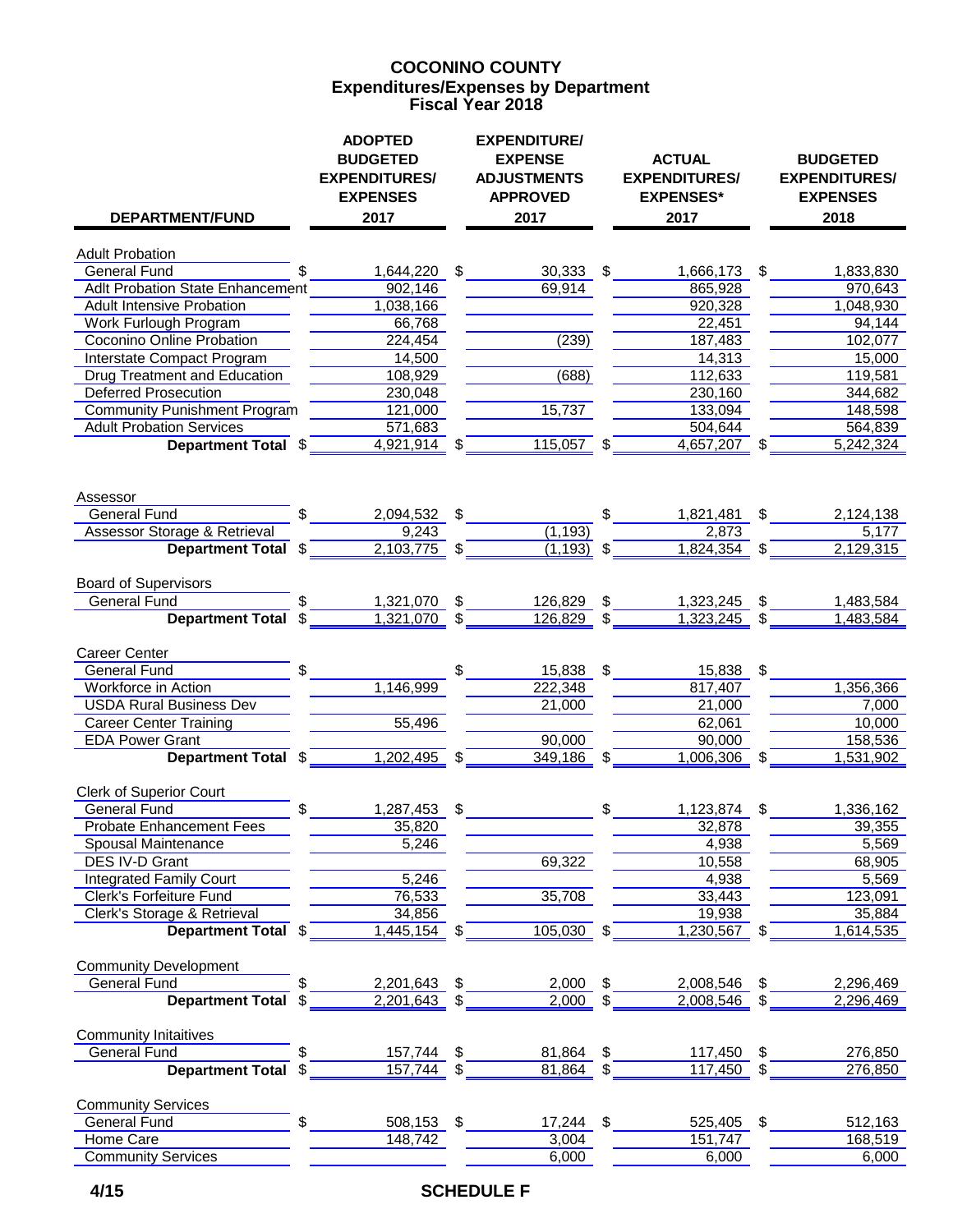| <b>Community Services Donation</b>                                           | 6,000          |                | 168,729                    |              | 174,714                                     |      | 189,065    |
|------------------------------------------------------------------------------|----------------|----------------|----------------------------|--------------|---------------------------------------------|------|------------|
| <b>Arizona State Land Grants</b>                                             |                |                | 3,504                      |              | 3,314                                       |      |            |
| Case Management                                                              | 134,041        |                | 672,988                    |              | 811,637                                     |      | 899,749    |
| <b>Congregate Meals</b>                                                      | 660,862        |                | 349,829                    |              | 1,018,944                                   |      | 1,048,023  |
| <b>Emergency Services</b>                                                    | 1,063,261      |                | (884, 747)                 |              | 178,435                                     |      | 184,689    |
| Home Program                                                                 | 291,871        |                | (206, 170)                 |              | 85,701                                      |      | 113,988    |
| <b>Community Service Board</b>                                               | 162,662        |                | (151, 416)                 |              | $\overline{11,246}$                         |      | 11,246     |
| Department Total \$                                                          | $2,975,592$ \$ |                | $(21,035)$ \$              |              | $\overline{2,967,143}$ \$                   |      | 3,133,442  |
| Constable                                                                    |                |                |                            |              |                                             |      |            |
| <b>General Fund</b>                                                          |                |                |                            |              | 98,147 \$                                   |      | 96,184     |
| Department Total \$                                                          |                |                | $\frac{95,572}{95,572}$ \$ |              | $98,147$ \$                                 |      | 96,184     |
| County Attorney                                                              |                |                |                            |              |                                             |      |            |
| \$<br>General Fund                                                           |                |                |                            |              | $3,718,813$ \$ $(34,000)$ \$ $3,684,552$ \$ |      | 3,797,372  |
| <b>Attorney Enhancement</b>                                                  | 109,855        |                |                            |              | 109,997                                     |      | 97,989     |
| <b>Attorney Victim Rights</b>                                                | 64,332         |                |                            |              | 63,332                                      |      | 67,839     |
| Anti-Racketeering                                                            | 656,011        |                | <u> Alban Maria (</u>      |              | 631,184                                     |      | 656,036    |
| Drug Prosecution                                                             | 143,029        |                |                            |              | 134,874                                     |      | 155,684    |
| <b>Victim Restitution</b>                                                    | 45,000         |                |                            |              | 45,000                                      |      | 45,000     |
| <b>Victim Restitutions</b>                                                   | 8,488          |                |                            |              | 5,000                                       |      | 6,309      |
| State Aid                                                                    | 77,411         |                |                            |              | 71,191                                      |      | 76,010     |
| Victim Compensation                                                          | 140,000        |                | (16, 913)                  |              | 123,087                                     |      | 123,087    |
| <b>Bad Check Prosecution</b>                                                 | 13,007         |                |                            |              | 8,988                                       |      |            |
| <b>Department Total \$</b> 4,975,946 \$ (50,913) \$                          |                |                |                            |              | $4,877,205$ \$                              |      | 5,025,326  |
| <b>County Improvement Districts</b>                                          |                |                |                            |              |                                             |      |            |
| \$<br>Tusayan Special District                                               |                |                | $11,400$ \$                |              | 11,400 \$                                   |      | 11,400     |
| <b>Hashknife Debt Service</b>                                                | 47,232         |                |                            |              | 132,356                                     |      |            |
| North Stardust & Antelope Debt Se                                            | 55,446         |                |                            |              | 88,223                                      |      | 18,865     |
| Department Total \$                                                          | $114,078$ \$   |                |                            | $\mathbf{s}$ | $231,979$ \$                                |      | 30,265     |
|                                                                              |                |                |                            |              |                                             |      |            |
| <b>County Jail District</b><br>$\mathfrak{S}$<br><b>County Jail District</b> | 15,555,385 \$  |                | 62,132 \$                  |              | 13,693,753 \$                               |      | 16,302,714 |
| Jail District Repair & Replacement                                           | 1,616,367      |                | 126,624                    |              | 707,769                                     |      | 6,950,206  |
| Department Total \$                                                          | 17,171,752 \$  |                | $188,756$ \$               |              | $14,401,522$ \$                             |      | 23,252,920 |
| <b>County Library District</b>                                               |                |                |                            |              |                                             |      |            |
| <b>County Library District</b><br>$\mathbb{S}$                               | 3,919,971      | S.             |                            |              | 3,919,971                                   | \$   | 4,358,279  |
| <b>Department Total \$</b>                                                   | 3,919,971      | \$             |                            |              | $3,919,971$ \$                              |      | 4,358,279  |
|                                                                              |                |                |                            |              |                                             |      |            |
| <b>County Manager</b><br><b>General Fund</b><br>\$                           | 1,657,838 \$   |                | $(12,248)$ \$              |              | 1,861,256                                   | \$   | 2,069,890  |
| <b>Department Total</b><br>\$                                                | $1,657,838$ \$ |                | (12, 248)                  |              | 1,861,256                                   |      | 2,069,890  |
| <b>Emergency Management</b>                                                  |                |                |                            |              |                                             |      |            |
| <b>Emergency Services</b>                                                    | 34,794         | $\mathfrak{S}$ |                            |              | $3,166$ \$                                  |      |            |
| <b>State and Local Assistance</b>                                            | 321,496        |                |                            |              | 344,101                                     |      | 417,019    |
| Department Total \$                                                          | $356,290$ \$   |                |                            |              | 347,267                                     | \$   | 417,019    |
|                                                                              |                |                |                            |              |                                             |      |            |
| <b>Facilities Management</b>                                                 |                |                |                            |              |                                             |      |            |
| <b>General Fund</b><br>\$                                                    | 3,417,564      | \$             | 51,215                     | \$           | 2,925,393                                   | - \$ | 3,478,029  |
| <b>EECBG Formula Grant</b>                                                   | 31,815         |                | 1,314                      |              | 15,350                                      |      | 18,129     |
| Space Plan                                                                   | 476,098        |                | 313,900                    |              | 1,370,000                                   |      | 2,807,455  |
| GF: Asset Repair & Replacement                                               | 789,876        |                | (31, 971)                  |              | 329,363                                     |      | 1,061,437  |
| Department Total \$                                                          | $4,715,353$ \$ |                | $334,458$ \$               |              | $4,640,106$ \$                              |      | 7,365,050  |
| Finance                                                                      |                |                |                            |              |                                             |      |            |
| <b>General Fund</b><br>\$.                                                   | 1,547,077      | \$             |                            | \$           | 1,545,747 \$                                |      | 1,556,810  |
| <b>GF: Financial Management System</b>                                       | 228,297        |                | (120, 871)                 |              | 171,732                                     |      | 162,294    |
| <b>Special Districts Billing</b>                                             | 53,744         |                |                            |              | 51,830                                      |      | 57,795     |
| <b>Department Total \$</b>                                                   | $1,829,118$ \$ |                | $(120, 871)$ \$            |              | $1,769,309$ \$                              |      | 1,776,899  |
|                                                                              |                |                |                            |              |                                             |      |            |

Flood Control District

## **4/15 SCHEDULE F**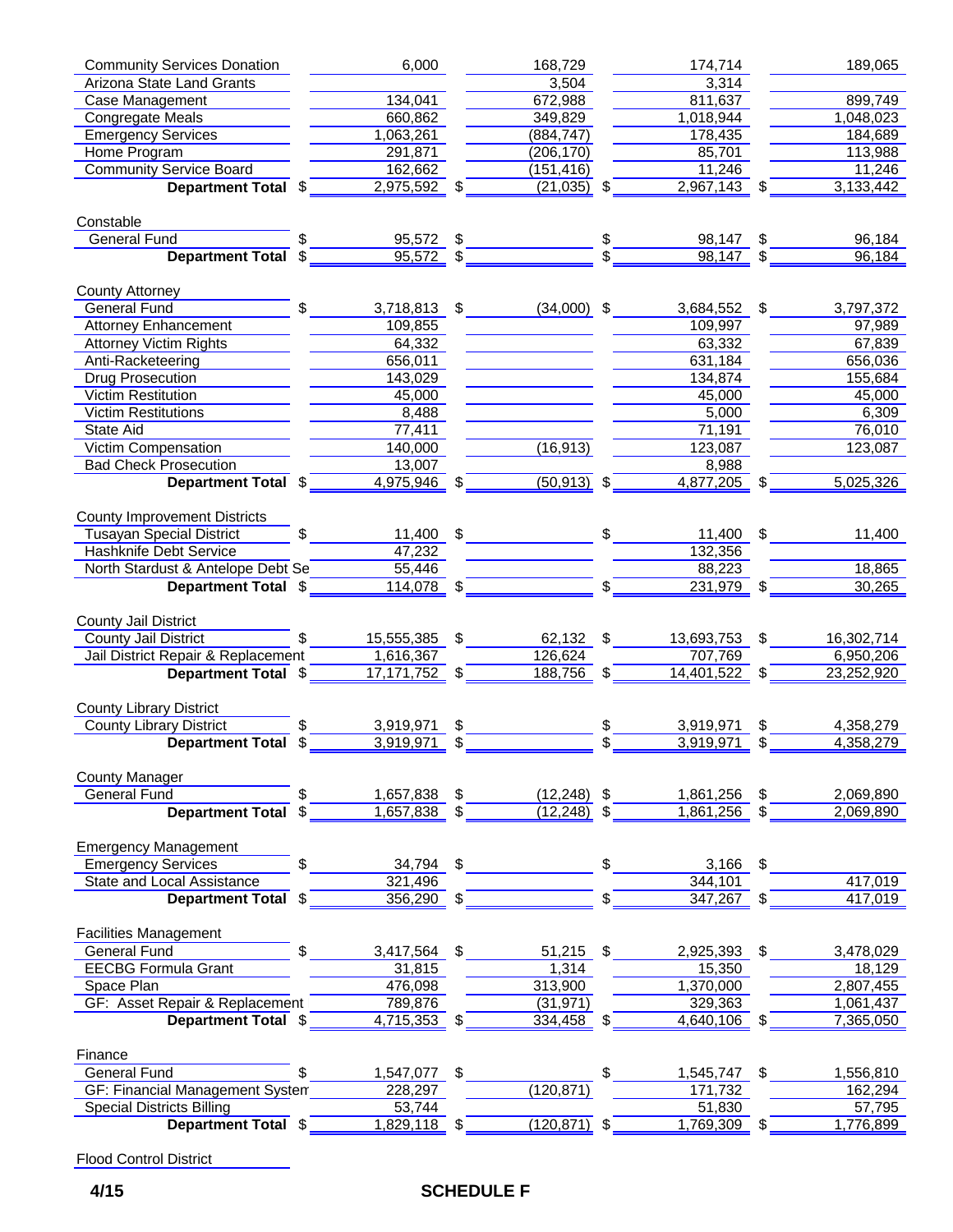| $$\overline{\phantom{a}3}$<br><b>Flood Control District</b>                                                                                     |                                                                   |                           | $1,837,911$ \$ \$                                                                                                                                                                                                                                                   | 1,555,236 \$              | 1,514,955                  |
|-------------------------------------------------------------------------------------------------------------------------------------------------|-------------------------------------------------------------------|---------------------------|---------------------------------------------------------------------------------------------------------------------------------------------------------------------------------------------------------------------------------------------------------------------|---------------------------|----------------------------|
| <b>Williams Flood Control District</b>                                                                                                          | 146, 185                                                          |                           |                                                                                                                                                                                                                                                                     | 158,473                   | 175,486                    |
| Sedona Flood Control District                                                                                                                   | 432,387                                                           |                           | (77, 755)                                                                                                                                                                                                                                                           | 357,851                   | $\frac{1}{361,293}$        |
| Department Total $\sqrt[6]{\qquad \qquad 2,416,483}$ $\sqrt[6]{ }$                                                                              |                                                                   |                           | $(77, 755)$ \$                                                                                                                                                                                                                                                      |                           | $2,071,560$ \$ $2,051,734$ |
| Human Resources                                                                                                                                 |                                                                   |                           |                                                                                                                                                                                                                                                                     |                           |                            |
| $\sim$<br>General Fund<br>Seneral Fund<br>Seneral Sunday                                                                                        |                                                                   |                           |                                                                                                                                                                                                                                                                     | 1,485,894 \$              | 1,602,225                  |
| <b>GF: Self Insurance Trust Fund</b>                                                                                                            | 217,000                                                           |                           |                                                                                                                                                                                                                                                                     | 217,000                   | 126,050                    |
| <b>Example 2 Department Total \$</b>                                                                                                            |                                                                   |                           | $\equiv$ $\frac{1}{2}$<br>$1,734,383$ \$                                                                                                                                                                                                                            | $1,702,894$ \$            | 1,728,275                  |
| Information Technology                                                                                                                          |                                                                   |                           |                                                                                                                                                                                                                                                                     |                           |                            |
| $\mathbb S$<br>General Fund                                                                                                                     |                                                                   |                           | 2,826,333 \$ (14,806) \$                                                                                                                                                                                                                                            | 2,581,832 \$              | 2,804,298                  |
| GF: Computer/Lease/Buy                                                                                                                          | 767,327                                                           |                           |                                                                                                                                                                                                                                                                     | 667,891                   | 723,327                    |
| Department Total \$                                                                                                                             |                                                                   |                           | $3,593,660$ \$ (14,806) \$                                                                                                                                                                                                                                          | $3,249,723$ \$            | 3,527,625                  |
| Justice Court - Flagstaff                                                                                                                       |                                                                   |                           |                                                                                                                                                                                                                                                                     |                           |                            |
| General Fund                                                                                                                                    |                                                                   |                           | $1,243,477$ \$                                                                                                                                                                                                                                                      | 1,220,832 \$              | 1,296,995                  |
| Flagstaff Justice Court Enhanceme                                                                                                               | 168,530                                                           |                           |                                                                                                                                                                                                                                                                     | 166,263                   | 188,061                    |
| \$1 Judicial Production                                                                                                                         | 33,000                                                            |                           |                                                                                                                                                                                                                                                                     | 21,000                    | 26,000                     |
| Department Total \$                                                                                                                             |                                                                   |                           | $\frac{1,445,007}{9}$ \$                                                                                                                                                                                                                                            | $1,408,095$ \$            | 1,511,056                  |
| Justice Court - Fredonia                                                                                                                        |                                                                   |                           |                                                                                                                                                                                                                                                                     |                           |                            |
| $\mathbb{S}$<br>General Fund                                                                                                                    |                                                                   |                           | 198,255 \$2000 \$2000 \$2000 \$2000 \$2000 \$2000 \$2000 \$2000 \$2000 \$2000 \$2000 \$2000 \$2000 \$2000 \$2000 \$2000 \$2000 \$2000 \$2000 \$2000 \$3000 \$3000 \$3000 \$3000 \$3000 \$3000 \$3000 \$3000 \$3000 \$3000 \$3000 \$3000 \$3000 \$3000 \$3000 \$3000 | 172,750 \$                | 204,903                    |
| Fredonia Justice Court Enhanceme                                                                                                                | 16,881                                                            |                           |                                                                                                                                                                                                                                                                     | 17,381                    | 27,182                     |
| \$1 Judicial Production                                                                                                                         | 1,500                                                             |                           |                                                                                                                                                                                                                                                                     | 400                       | 1,500                      |
| Department Total \$                                                                                                                             |                                                                   |                           | $\frac{11500}{216,636}$ \$                                                                                                                                                                                                                                          | $190,531$ \$              | 233,585                    |
|                                                                                                                                                 |                                                                   |                           |                                                                                                                                                                                                                                                                     |                           |                            |
| Justice Court - Page<br>General Fund <b>Selection</b> Sensors Sensors and Sensors Sensors Sensors and Sensors Sensors Sensors Sensors Sensors S |                                                                   |                           |                                                                                                                                                                                                                                                                     |                           | 404,851                    |
|                                                                                                                                                 |                                                                   |                           | $357,254$ \$                                                                                                                                                                                                                                                        | $354,734$ \$<br>$-40,782$ | $\frac{95,728}{ }$         |
| Page Justice Court Enhancement 46,075<br>\$1 Judicial Production                                                                                |                                                                   |                           |                                                                                                                                                                                                                                                                     | 5,000                     | 2,200                      |
| Department Total \$                                                                                                                             | $\begin{array}{r c}\n & 6,000 \\ \hline\n & 409,329\n\end{array}$ |                           | $\overline{\phantom{a}}$ $\overline{\phantom{a}}$ $\overline{\phantom{a}}$ $\overline{\phantom{a}}$ $\overline{\phantom{a}}$                                                                                                                                        | $400,516$ \$              | 502,779                    |
|                                                                                                                                                 |                                                                   |                           |                                                                                                                                                                                                                                                                     |                           |                            |
| Justice Court - Williams                                                                                                                        |                                                                   |                           |                                                                                                                                                                                                                                                                     |                           |                            |
| General Fund \$                                                                                                                                 |                                                                   |                           | 371,674 \$2000 \$2000 \$2000 \$2000 \$2000 \$2000 \$2000 \$2000 \$2000 \$2000 \$2000 \$2000 \$2000 \$2000 \$2000 \$2000 \$2000 \$2000 \$2000 \$2000 \$2000 \$2000 \$3000 \$3000 \$3000 \$3000 \$3000 \$3000 \$3000 \$3000 \$3000 \$3000 \$3000 \$3000 \$3000 \$3000 | 365,997 \$                | 393,655                    |
| Williams Justice Court Enhanceme 76,508                                                                                                         |                                                                   |                           |                                                                                                                                                                                                                                                                     |                           | 78,742                     |
| \$1 Judicial Production                                                                                                                         | 6,000                                                             |                           |                                                                                                                                                                                                                                                                     | 5,300                     | 5,000                      |
| Department Total \$                                                                                                                             |                                                                   |                           | $\frac{6,000}{454,182}$ \$                                                                                                                                                                                                                                          | $442,969$ $\frac{2}{1}$   | 477,397                    |
| Juvenile Court Services                                                                                                                         |                                                                   |                           |                                                                                                                                                                                                                                                                     |                           |                            |
| \$<br><b>General Fund</b>                                                                                                                       | 3,123,559                                                         | $\boldsymbol{\mathsf{S}}$ | 144,879                                                                                                                                                                                                                                                             | \$<br>3,168,628           | \$<br>3,325,925            |
| <b>Family Counseling</b>                                                                                                                        | 19,846                                                            |                           | (111)                                                                                                                                                                                                                                                               | 18,685                    | 20,801                     |
| Juvenile Probation Services                                                                                                                     | 353,251                                                           |                           | (295)                                                                                                                                                                                                                                                               | 37,734                    | 333,120                    |
| <b>CASA Special Advocate</b>                                                                                                                    | 78,827                                                            |                           | (4,904)                                                                                                                                                                                                                                                             | 77,516                    | 87,503                     |
| <b>Juvenile Treatment Services</b>                                                                                                              | 485,304                                                           |                           |                                                                                                                                                                                                                                                                     | 473,650                   | 509,473                    |
| Diversion - Consequences                                                                                                                        | 120,444                                                           |                           | (3,801)                                                                                                                                                                                                                                                             | 112,047                   | 124,145                    |
| Juvenile Probation State Aid                                                                                                                    | 130,952                                                           |                           |                                                                                                                                                                                                                                                                     | 129,953                   | 140,181                    |
| <b>USDA Food Grant</b>                                                                                                                          | 42,274                                                            |                           | (102)                                                                                                                                                                                                                                                               | 26,310                    | 42,217                     |
| Diversion - Intake                                                                                                                              | 622,661                                                           |                           | (14, 368)                                                                                                                                                                                                                                                           | 604,599                   | 619,747                    |
| Juvenile Detention Enhancements                                                                                                                 | 226                                                               |                           |                                                                                                                                                                                                                                                                     |                           | 228                        |
| Juvenile Victim's Rights Implement                                                                                                              | 28,695                                                            |                           | (1,995)                                                                                                                                                                                                                                                             | 26,720                    | 30,024                     |
| Juvenile Diversion Fees                                                                                                                         | 142,841                                                           |                           |                                                                                                                                                                                                                                                                     | 26,525                    | 153,620                    |
| <b>DCPI Grant</b>                                                                                                                               |                                                                   |                           | 11,200                                                                                                                                                                                                                                                              | 11,200                    | 11,260                     |
| Probation Fees over \$40                                                                                                                        | 142,119                                                           |                           |                                                                                                                                                                                                                                                                     |                           | 142,757                    |
| Diversion Fees over \$40                                                                                                                        | 59,968                                                            |                           |                                                                                                                                                                                                                                                                     |                           | 61,988                     |
| <b>CASA VOCA</b>                                                                                                                                |                                                                   |                           |                                                                                                                                                                                                                                                                     | 24,174                    | 40,009                     |
| <b>PIC Act</b>                                                                                                                                  | 67,438                                                            |                           |                                                                                                                                                                                                                                                                     |                           | 69,201                     |
| Juvenile Intensive Probation                                                                                                                    | 621,394                                                           |                           |                                                                                                                                                                                                                                                                     | 545,705                   | 641,201                    |
| Model Court                                                                                                                                     | 32,739                                                            |                           |                                                                                                                                                                                                                                                                     | 31,377                    | 33,295                     |
| Department Total \$                                                                                                                             | $6,072,538$ \$                                                    |                           | $130,503$ \$                                                                                                                                                                                                                                                        | $5,314,823$ \$            | 6,386,695                  |
|                                                                                                                                                 |                                                                   |                           |                                                                                                                                                                                                                                                                     |                           |                            |
| Kachina Village Improvement District<br>Kachina Village Improvement Di \$                                                                       | 1,858,253 \$                                                      |                           |                                                                                                                                                                                                                                                                     | \$<br>1,597,578 \$        | 1,803,134                  |
| Department Total \$                                                                                                                             | $1,858,253$ \$                                                    |                           |                                                                                                                                                                                                                                                                     | \$<br>1,597,578 \$        | 1,803,134                  |
|                                                                                                                                                 |                                                                   |                           |                                                                                                                                                                                                                                                                     |                           |                            |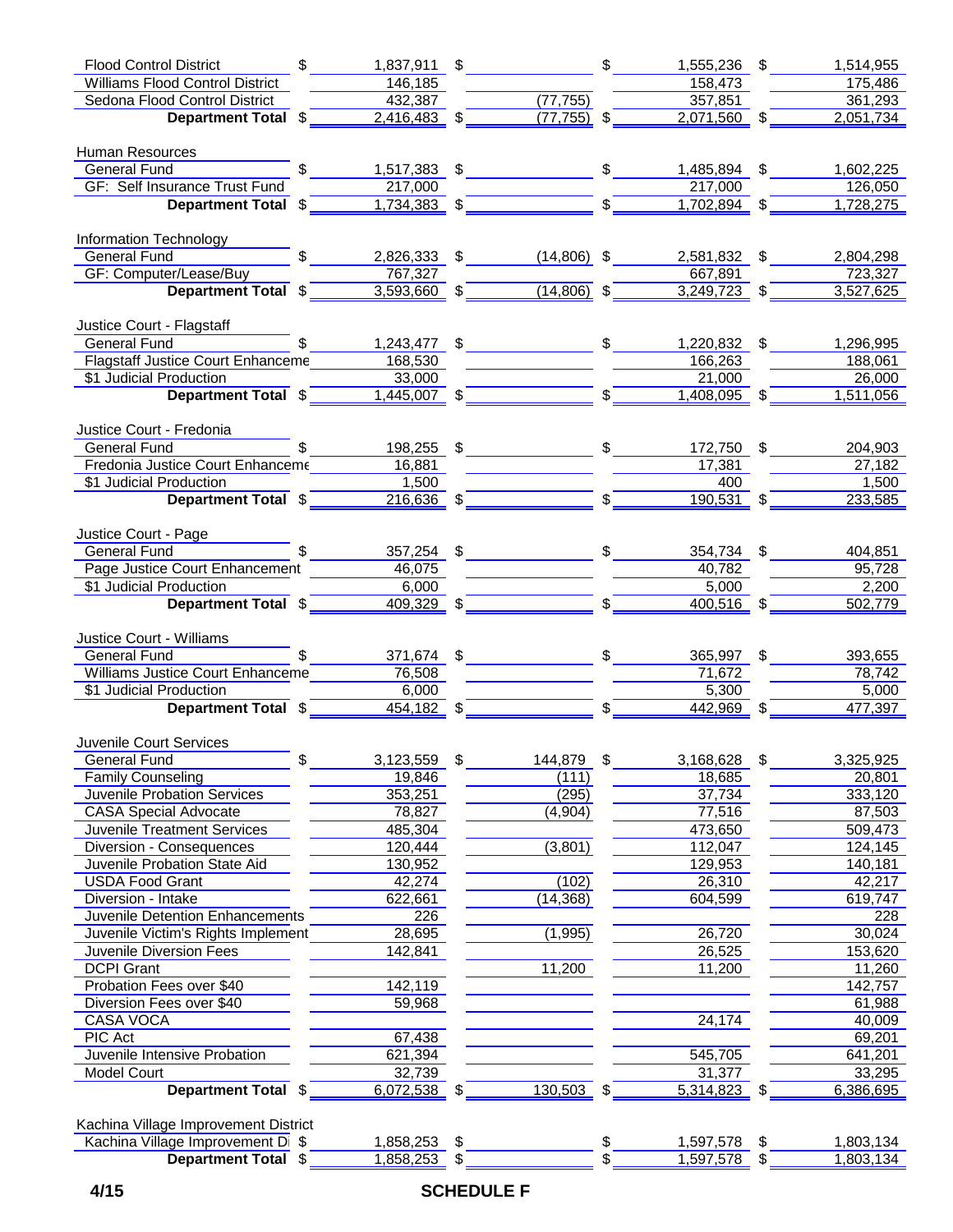| Legal Defender                                                                                                                                                                                                                                        |                            |                                |                                                |                    |
|-------------------------------------------------------------------------------------------------------------------------------------------------------------------------------------------------------------------------------------------------------|----------------------------|--------------------------------|------------------------------------------------|--------------------|
| $\mathsf{\$}$<br>General Fund <b>Contract Contract Contract Contract Contract Contract Contract Contract Contract Control Contract Contract Contract Contract Contract Contract Contract Contract Contract Contract Contract Contract Contract Co</b> |                            | $1,086,683$ \$ \$              | 1,272,457 \$                                   | 1,081,649          |
| GF: Legal Defender Fees for Servi                                                                                                                                                                                                                     | 26,891                     |                                | 10,442                                         | 26,886             |
|                                                                                                                                                                                                                                                       |                            |                                | 2,455                                          | 2,455              |
| Legal Defender Training<br>Department Total $\frac{2,455}{2}$ $\frac{2,455}{2}$ $\frac{2,455}{2}$                                                                                                                                                     |                            |                                | $\frac{1}{2}$ \$ 1,285,354 \$ 1,110,990        |                    |
| Non-Departmental                                                                                                                                                                                                                                      |                            |                                |                                                |                    |
| $$\overline{\phantom{a}}$$<br><b>General Fund</b>                                                                                                                                                                                                     |                            |                                | 26,106,005 \$260,923 \$1,613,625 \$            | 27,824,582         |
| <b>GF: Employee Benefit Trust</b>                                                                                                                                                                                                                     | 175,000                    |                                | 208,287                                        |                    |
| <b>Enterprise Resource System</b>                                                                                                                                                                                                                     |                            |                                |                                                | 2,901,667          |
| PHSD: Contingency                                                                                                                                                                                                                                     | 666,763                    |                                |                                                | 59,570             |
| <b>County Jail District Contingency</b>                                                                                                                                                                                                               | 3,000,000                  |                                |                                                |                    |
| <b>Unawarded Grants</b>                                                                                                                                                                                                                               | 6,521,250                  |                                |                                                | 5,761,550          |
| Department Total \$                                                                                                                                                                                                                                   | $36,469,018$ \$            |                                | $260,923$ \$ $1,821,912$ \$                    | 36,547,369         |
| Parks and Recreation                                                                                                                                                                                                                                  |                            |                                |                                                |                    |
| $$\overline{\phantom{a}3}$<br><b>General Fund</b>                                                                                                                                                                                                     |                            |                                | 1,841,658 \$ 110,000 \$ 1,680,756 \$ 2,028,734 |                    |
| <b>Fair</b> Paint                                                                                                                                                                                                                                     | 481,005                    |                                | 473,043                                        | 399,956            |
| <b>County Races</b>                                                                                                                                                                                                                                   | 400                        |                                |                                                |                    |
| <b>Parks Capital Projects</b>                                                                                                                                                                                                                         | 12,907,806                 | (309, 864)                     | 9,200,680                                      | 390,548            |
| Rogers Lake Trail System                                                                                                                                                                                                                              | 43,994                     |                                | 1,504                                          | $-21,000$          |
| <b>AZGF Supplemental</b>                                                                                                                                                                                                                              | 35,800                     |                                | 8,571                                          |                    |
| lemental 35,800<br><b>Department Total</b> $\frac{25,800}{15,310,663}$ $\frac{25,800}{15,310,663}$                                                                                                                                                    |                            |                                | $(199,864)$ \$ 11,364,554 \$ 2,840,238         |                    |
|                                                                                                                                                                                                                                                       |                            |                                |                                                |                    |
| <b>Public Affairs</b><br><b>General Fund</b><br>$\frac{1}{2}$                                                                                                                                                                                         |                            |                                |                                                |                    |
| Department Total \$                                                                                                                                                                                                                                   | 440,676 \$<br>$440,676$ \$ |                                | 321,571 \$<br>$321,571$ \$                     | 454,564<br>454,564 |
|                                                                                                                                                                                                                                                       |                            |                                |                                                |                    |
| Public Defender                                                                                                                                                                                                                                       |                            |                                |                                                |                    |
|                                                                                                                                                                                                                                                       |                            |                                | $2,320,982$ \$                                 | 2,410,627          |
| GF: Training                                                                                                                                                                                                                                          | 30,000                     |                                | 24,370                                         | 30,150             |
| Public Def Fill the Gap<br>GF: Public Defender Fees for Serv                                                                                                                                                                                          |                            |                                | 86,560                                         | 12,687<br>92,000   |
| Department Total \$                                                                                                                                                                                                                                   |                            | $\frac{132,000}{2,482,982}$ \$ | $\frac{2,211,586}{9}$ \$                       | 2,545,464          |
|                                                                                                                                                                                                                                                       |                            |                                |                                                |                    |
| <b>Public Health Services District</b>                                                                                                                                                                                                                |                            |                                |                                                |                    |
| $\frac{1}{\sqrt{2}}$<br><b>WIC Grant</b>                                                                                                                                                                                                              | 572,788 \$                 | $(2,073)$ \$                   | 571,895 \$                                     | 636,339            |
| Dental Education                                                                                                                                                                                                                                      | 2,869                      | 4,131                          | 6,000                                          | 8,584              |
| <b>CVD Heartbeat</b>                                                                                                                                                                                                                                  | 26,581                     |                                | 8,261                                          | 30,552             |
| <b>Family Planning</b>                                                                                                                                                                                                                                | 92,539                     |                                | 24                                             |                    |
| <b>TB Control</b>                                                                                                                                                                                                                                     | 9,931                      | 2,069                          | 9,646                                          | 14,234             |
| <b>HIV Education</b>                                                                                                                                                                                                                                  | 17,558                     |                                | 16,357                                         | 19,381             |
| <b>State STD</b>                                                                                                                                                                                                                                      | 17,684                     |                                | 17,684                                         | 21,439             |
| Supplemental Food Program                                                                                                                                                                                                                             | 9,779                      |                                | 8,800                                          | 7,708              |
| <b>State HCH Block Grant</b>                                                                                                                                                                                                                          | 1,462                      |                                | 14,269                                         | 241                |
| <b>Teen Wellness Cinic</b>                                                                                                                                                                                                                            |                            | 9,000                          | 9,000                                          | 9,000              |
| <b>Nutrition Grant</b>                                                                                                                                                                                                                                | 2,131                      |                                | 2,094                                          | 2,131              |
| <b>Health Services</b>                                                                                                                                                                                                                                | 10,398,935                 | (96, 972)                      | 9,949,860                                      | 11,081,602         |
| <b>Bio-Terrorism Grant</b>                                                                                                                                                                                                                            | 305,147                    | 59,480                         | 342,522                                        | 266,289            |
| Child Health Grant                                                                                                                                                                                                                                    | 151,513                    | 8,664                          | 116,846                                        | 132,926            |
| <b>Healthy Coconino</b>                                                                                                                                                                                                                               |                            |                                |                                                | 13,106             |
| <b>WIC Breastfeeding Grant</b>                                                                                                                                                                                                                        | 65,185                     | 7,251                          | 65,407                                         | 66,736             |
| <b>Vital Records</b>                                                                                                                                                                                                                                  | 156,955                    |                                | 169,760                                        | 172,446            |
| Medical Marijuana Education                                                                                                                                                                                                                           | 17,200                     |                                | 17,024                                         | 110,000            |
| <b>Arizona Nutrition Network</b>                                                                                                                                                                                                                      | 365,470                    |                                | 364,240                                        | 447,479            |
| Smoke Free Arizona                                                                                                                                                                                                                                    | 97,595                     |                                | 87,320                                         | 99,459             |
| <b>Teen Pregnancy Prevention</b>                                                                                                                                                                                                                      | 127,116                    |                                | 114,005                                        | 163,392            |
| <b>Healthy Families</b>                                                                                                                                                                                                                               | 572,241                    |                                | 503,037                                        | 583,377            |
| <b>Healthy Start</b>                                                                                                                                                                                                                                  | 103,706                    | 5,000                          | 79,314                                         | 91,731             |
| <b>AZ Companion Animal</b>                                                                                                                                                                                                                            | 10,000                     |                                | 3,000                                          | 10,000             |
| <b>GOHS Lifesavers Conference</b>                                                                                                                                                                                                                     | 21,000                     |                                | 13,270                                         | 21,000             |
| <b>First Things First Quality First</b>                                                                                                                                                                                                               | 62,802                     | 3,678                          | 66,480                                         | 67,714             |
| First Things First Oral Health Grant                                                                                                                                                                                                                  | 122,799                    | 4,201                          | 122,368                                        | 128,722            |

## **4/15 SCHEDULE F**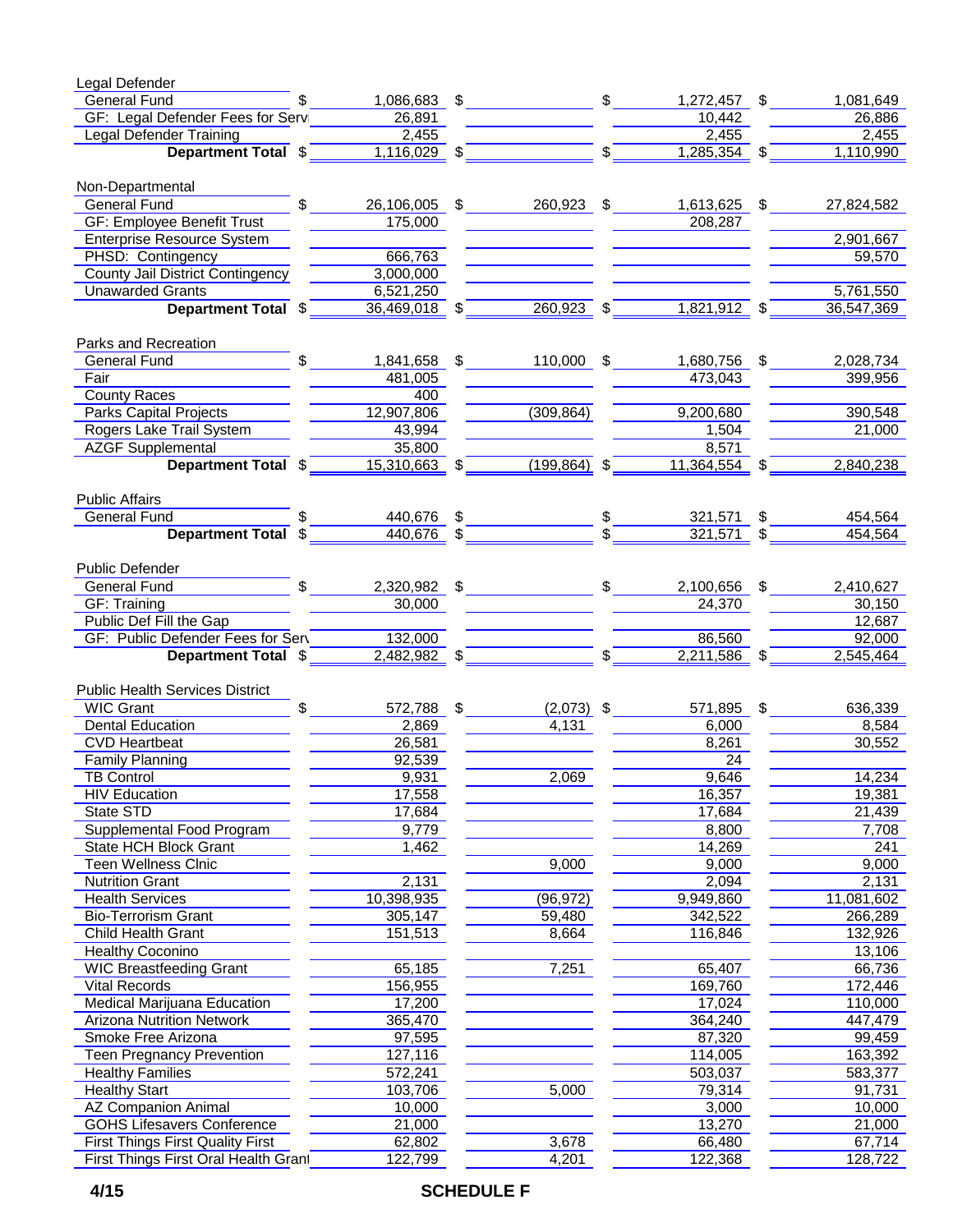| <b>CAPP</b>                                                      |                 |                | 3,000           | 3,000              | 20,000              |
|------------------------------------------------------------------|-----------------|----------------|-----------------|--------------------|---------------------|
| <b>FTF Nutrition Education</b>                                   | 257,125         |                |                 | 218,939            | 281,518             |
|                                                                  |                 |                |                 |                    |                     |
| <b>Health Policy Project</b>                                     | 74,575          |                |                 | 57,691             | 57,027              |
| <b>Public Health Accredidation</b>                               | 28,900          |                |                 | 51,145             | 101,760             |
| FTF Navajo County                                                | 139,456         |                | 803             | 108,623            | 142,507             |
| Arizona Rt 66 Coalition                                          | 102,736         |                |                 | 50,000             | 50,000              |
| <b>Tobacco Program</b>                                           | 407,186         |                |                 | 401,457            | 426,722             |
| <b>HIV Outpatient and Support</b>                                | 243,504         |                | 74,943          | 318,447            | 267,052             |
| Immunization Program                                             | 78,656          |                |                 | 78,656             | 92,203              |
| Westside Food Bank                                               | 4,115           |                |                 | 5,547              | 6,526               |
| Common Ground                                                    |                 |                |                 |                    |                     |
|                                                                  |                 |                |                 | 1,800              |                     |
| <b>NACCHO</b> Accredidation                                      | 45              |                |                 |                    |                     |
| <b>Public Health in Action</b>                                   |                 |                |                 |                    | 3,798               |
| <b>Department Total \$</b> 14,667,284 \$ 83,175 \$ 13,973,788 \$ |                 |                |                 |                    | 15,654,701          |
| <b>Public Works</b>                                              |                 |                |                 |                    |                     |
| \$<br><b>Special Districts</b>                                   | 66,666 \$       |                |                 | \$<br>66,463 \$    | 70,420              |
|                                                                  |                 |                |                 |                    | 166,475             |
| <b>Public Works</b>                                              | 26,581,670      |                | (11, 341)       | 23,824,173         | 30,451,611          |
| <b>Solid Waste</b>                                               | 693,051         |                | 18,420          | 622,265            | 637,576             |
| Department Total \$                                              | 27,341,387 \$   |                | $7,079$ \$      | $24,512,901$ \$    | 31,326,082          |
|                                                                  |                 |                |                 |                    |                     |
| Recorder                                                         |                 |                |                 |                    |                     |
| <b>General Fund</b><br>\$                                        | 1,948,374       | $\mathfrak{S}$ |                 | \$<br>2,079,823 \$ | 1,863,060           |
| Recorder's Storage & Retrieval                                   | 261,751         |                | (93, 696)       | 75,079             | 220,327             |
| <b>Voter Tabulation System</b>                                   | 101,700         |                |                 | 83,500             | 101,700             |
| <b>HAVA Block Grant</b>                                          | 16,686          |                | (12, 129)       | 3,040              | 3,051               |
| Department Total \$                                              | $2,328,511$ \$  |                | $(105, 825)$ \$ | $2,241,442$ \$     | 2,188,138           |
|                                                                  |                 |                |                 |                    |                     |
| Sheriff                                                          |                 |                |                 |                    |                     |
| General Fund<br>\$.                                              | 10,092,567      | \$             | 87,000 \$       | 9,459,391 \$       | 10,192,060          |
| Outside Pay                                                      | 17,932          |                |                 | 24,739             | 25,606              |
| Metro Unit                                                       | 330,601         |                | 3,904           | 102,502            | 283,171             |
| <b>Boat Patrol</b>                                               | 217,873         |                | (353)           | 179,788            | 220,739             |
| <b>Sheriff Donations</b>                                         | 22,000          |                |                 | 1,300              | 22,000              |
| Jail Enhancement                                                 | 678,596         |                | 242,667         | 253,120            | 858,516             |
|                                                                  |                 |                |                 |                    |                     |
| Inmate Welfare                                                   | 365,819         |                |                 | 271,613            | 375,159             |
| Local Law Enforcement Block Grar                                 | 20,044          |                |                 | 12,575             | 20,000              |
| <b>Statewide Gang Task Force</b>                                 | 223,285         |                |                 | 52,684             | 221,483             |
| <b>State Homeland Security</b>                                   | 10,250          |                | 54,622          | 37,980             | 23,700              |
| <b>COPS Methamphetamine</b>                                      | 132,164         |                |                 | 117,888            | 138,715             |
| <b>DUI Impound Fees</b>                                          | 82,000          |                |                 | 43,003             | $\overline{9}4,000$ |
| <b>Officer Safety Equipment</b>                                  |                 |                |                 | 5,000              | 9,000               |
| <b>Officer Equipment</b>                                         |                 |                |                 | 35,000             |                     |
| Department Total \$                                              | $12,193,131$ \$ |                | $387,840$ \$    |                    |                     |
|                                                                  |                 |                |                 | 10,596,583 \$      | 12,484,149          |
| Superintendent of Schools                                        |                 |                |                 |                    |                     |
| <b>General Fund</b>                                              | 494,432         | \$             |                 | \$<br>488,202 \$   | 498,764             |
| <b>Transformative Learning Center</b>                            | 81,492          |                | 20,793          | 105,021            | 85,459              |
| <b>County Schools</b>                                            | 1,223,854       |                | 478,288         | 1,682,321          | 1,730,165           |
| Department Total \$                                              | 1,799,778 \$    |                | $499,081$ \$    | 2,275,544 \$       | 2,314,388           |
| <b>Superior Court</b>                                            |                 |                |                 |                    |                     |
|                                                                  |                 |                |                 |                    |                     |
| General Fund                                                     | 2,939,235       | \$             |                 | \$<br>2,964,913 \$ | 3,120,962           |
| Superior Court State Fill the Gap                                | 422,620         |                |                 | 395,618            | 435,499             |
| <b>IV-D Case Process Enhancement</b>                             | 28,519          |                |                 | 29,885             | 44,841              |
| <b>Adult Drug Court Grant</b>                                    | 60,000          |                |                 | 60,000             | 60,000              |
| Arizona License Plate                                            | 3,000           |                |                 |                    | 3,250               |
| <b>Forest Highlands Foundation</b>                               | 3,000           |                |                 | 3,008              | 6,000               |
| <b>ADR Grant</b>                                                 | 46,521          |                |                 | 46,371             | 48,749              |
| <b>Court Enhancement</b>                                         | 137,610         |                |                 | 112,165            | 135,112             |
| <b>Conciliation Court</b>                                        | 70,621          |                |                 | 62,127             | 65,126              |
|                                                                  |                 |                |                 |                    |                     |
| Drug Enforcement Administration                                  | 34,660          |                |                 | 30,859             | 31,762              |
| Law Library                                                      | 207,516         |                |                 | 206,629            | 205,002             |

## **4/15 SCHEDULE F**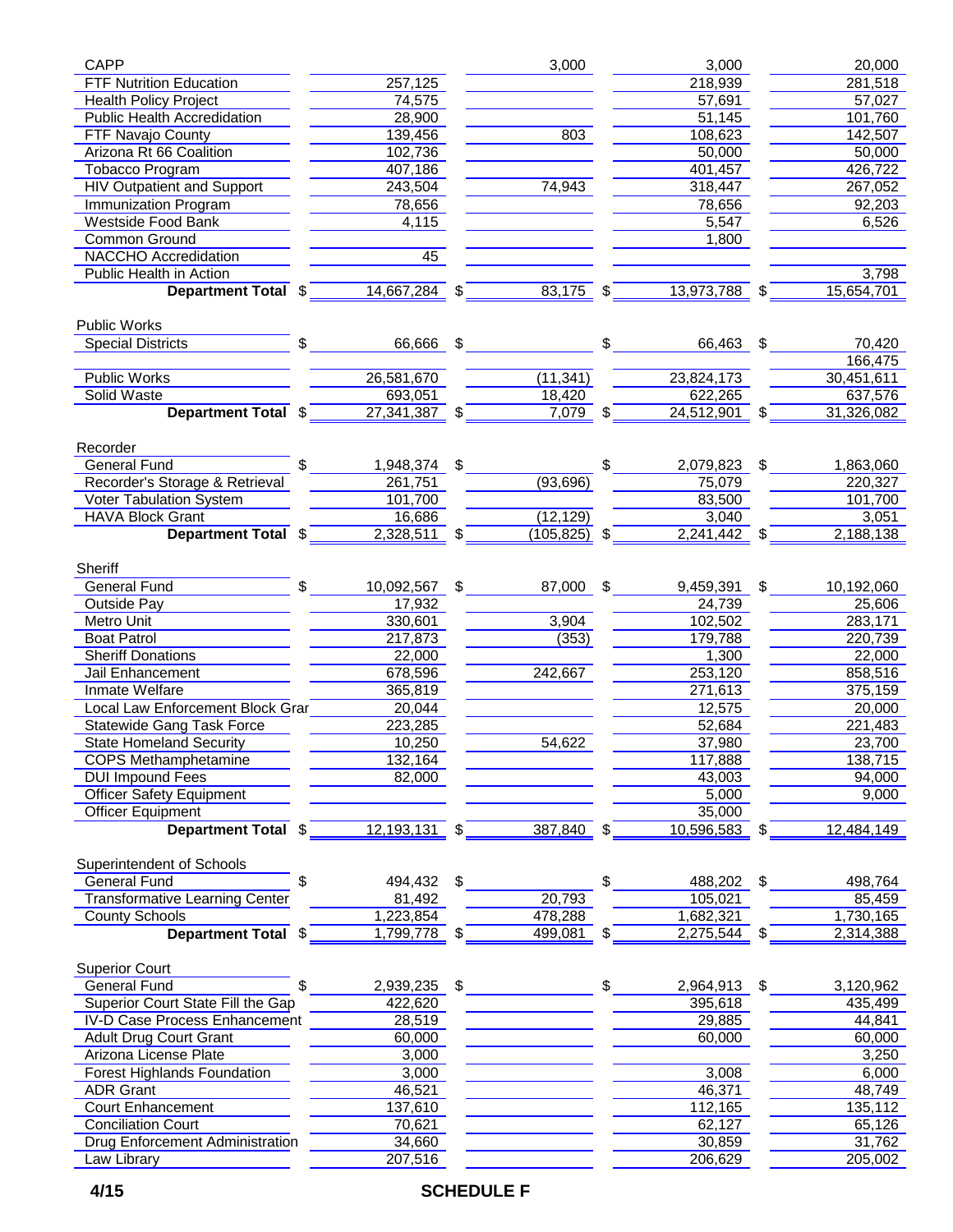| <b>Department Total</b>         | 3,953,302   |           | 3,911,575   | 4,156,303   |
|---------------------------------|-------------|-----------|-------------|-------------|
| Treasurer                       |             |           |             |             |
| General Fund                    | 645,553     |           | 622,528     | 676,427     |
| Taxpayer Identification         | 31,000      |           | 28,500      | 31,000      |
| Department Total \$             | 676,553     |           | 651,028     | 707.427     |
|                                 |             |           |             |             |
| <b>TOTAL ALL DEPARTMENTS \$</b> | 188,145,090 | 2,067,271 | 138,828,107 | 192,652,346 |

Includes actual expenditures/expenses recognized on the modified accrual or accrual basis as of the date the proposed budget was prepared, plus estimated expenditures/expenses for the remainder of the fiscal year.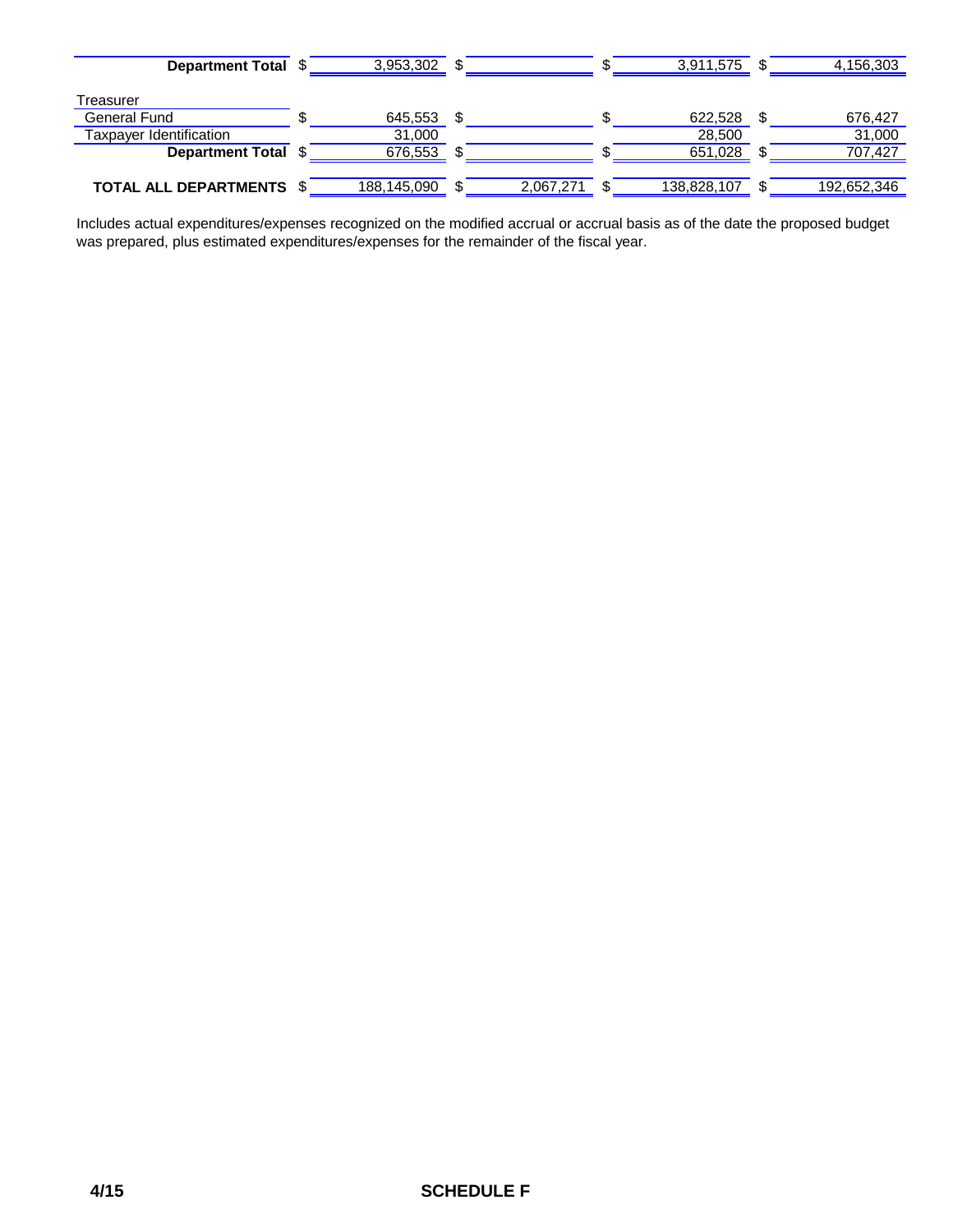#### **COCONINO COUNTY Full-Time Employees and Personnel Compensation Fiscal Year 2018**

| <b>FUND</b>                                              | <b>Full-Time</b><br><b>Equivalent (FTE)</b><br>2018 |     | <b>Employee</b><br><b>Salaries and</b><br><b>Hourly Costs</b><br>2018 |    | <b>Retirement Costs</b><br>2018 |    | <b>Healthcare Costs</b><br>2018 |     | <b>Other Benefit</b><br><b>Costs</b><br>2018 |            | <b>Total Estimated</b><br><b>Personnel</b><br><b>Compensation</b><br>2018 |  |
|----------------------------------------------------------|-----------------------------------------------------|-----|-----------------------------------------------------------------------|----|---------------------------------|----|---------------------------------|-----|----------------------------------------------|------------|---------------------------------------------------------------------------|--|
| <b>GENERAL FUND</b>                                      |                                                     |     |                                                                       |    |                                 |    |                                 |     |                                              |            |                                                                           |  |
| 1001 General Fund                                        | 522.24                                              | \$. | 29,741,924                                                            | \$ | 5,573,156                       | \$ | 4,449,168                       | \$. | 2,865,123 \$                                 |            | 42,629,371                                                                |  |
| 1007 General Fund: Financial<br>1637 General Fund: Asset | 1.00                                                |     | 138,227                                                               |    | 13,253                          |    | 18,706                          |     | 15,686                                       |            | 185,872                                                                   |  |
| Repair & Replacement                                     | 0.70                                                | \$  | 44,627                                                                |    | 5,132                           | \$ | 6,825                           |     | $4,153$ \$                                   |            | 60,737                                                                    |  |
| <b>Total Special Revenue Funds</b>                       | 523.94                                              | \$  | 29,924,778                                                            | \$ | 5,591,541                       | \$ | 4,474,699                       | \$  | 2,884,962                                    | \$         | 42,875,980                                                                |  |
| <b>SPECIAL REVENUE FUNDS</b>                             |                                                     |     |                                                                       |    |                                 |    |                                 |     |                                              |            |                                                                           |  |
| 1072 Transformative Learning                             |                                                     |     |                                                                       |    |                                 |    |                                 |     |                                              |            |                                                                           |  |
| Center                                                   | 1.25                                                | \$  | 60,469                                                                | \$ | 6,954                           | \$ | 6,579                           | \$  | 5,303                                        | $\sqrt{3}$ | 79,305                                                                    |  |
| 1074 County Schools                                      | 4.13                                                |     | 212,733                                                               |    | 34,152                          |    | 25,881                          |     | 25,589                                       |            | 298,355                                                                   |  |
| 1102 State & Local Assistance                            | 4.00                                                |     | 225.035                                                               |    | 26,258                          |    | 37,313                          |     | 22,859                                       |            | 311,465                                                                   |  |
| 1150 Special Districts                                   | 2.00                                                |     | 88,532                                                                |    | 10,298                          |    | 13,158                          |     | 9,027                                        |            | 121,015                                                                   |  |
| 1254 Metro Unit                                          | 2.00                                                |     | 86,656                                                                |    | 74,492                          |    | 24,255                          |     | 14,153                                       |            | 199,556                                                                   |  |
| 1255 Boat Patrol                                         | 3.00                                                |     | 98,208                                                                |    | 68,850                          |    | 13,157                          |     | 13,524                                       |            | 193,739                                                                   |  |
| 1274 Inmate Welfare                                      | 4.00                                                |     | 173,065                                                               |    | 21,212                          |    | 42,961                          |     | 21,821                                       |            | 259,059                                                                   |  |
| 1283 Statewide Gang Task                                 | 2.50                                                |     | 107,704                                                               |    | 56,298                          |    | 29,189                          |     | 15,600                                       |            | 208,791                                                                   |  |
| 1293 COPS Methamphetamine                                | 2.00                                                |     | 96,839                                                                |    | 11,137                          |    | 13,456                          |     | 10,283                                       |            | 131,715                                                                   |  |
| 1301 WIC Grant<br>1302 Home Care                         | 8.31<br>3.08                                        |     | 405,991<br>108,897                                                    |    | 46,689                          |    | 70,118<br>21,278                |     | 36,466<br>11,246                             |            | 559,264<br>153,569                                                        |  |
| 1304 CVD Heartbeat                                       | 0.25                                                |     | 10,832                                                                |    | 12,148                          |    |                                 |     | 1,256                                        |            | 12,088                                                                    |  |
| 1307 TB Control                                          | 0.10                                                |     | 7,041                                                                 |    | 810                             |    | 688                             |     | 597                                          |            | 9,136                                                                     |  |
| 1309 HIV Education                                       | 0.25                                                |     | 11,811                                                                |    | 1,358                           |    | 1,645                           |     | 1,073                                        |            | 15,887                                                                    |  |
| 1315 State STD                                           | 0.20                                                |     | 10,336                                                                |    | 1,189                           |    | 1,331                           |     | 919                                          |            | 13,775                                                                    |  |
| 1317 Supplemental Food                                   | 0.22                                                |     | 3,889                                                                 |    | 295                             |    | 475                             |     | 346                                          |            | 5,005                                                                     |  |
| 1331 Public Health Services                              | 48.69                                               |     | 2,960,690                                                             |    | 345,606                         |    | 386,104                         |     | 272,343                                      |            | 3,964,743                                                                 |  |
| 1334 Bio-Terrorism Grant                                 | 2.50                                                |     | 146,933                                                               |    | 17,049                          |    | 15,417                          |     | 13,590                                       |            | 192,989                                                                   |  |
| 1335 Child Health Grant                                  | 1.75                                                |     | 82,508                                                                |    | 9,488                           |    | 8,276                           |     | 7,181                                        |            | 107,453                                                                   |  |
| 1337 WIC Breastfeeding Grant                             | 1.21                                                |     | 47,145                                                                |    | 1,895                           |    | 1,480                           |     | 3,800                                        |            | 54,320                                                                    |  |
| 1338 Vital Records                                       | 1.53                                                |     | 77,714                                                                |    | 8,951                           |    | 10,487                          |     | 6,714                                        |            | 103,866                                                                   |  |
| 1342 Arizona Nutrition Network                           | 4.76                                                |     | 242,902                                                               |    | 27,934                          |    | 51,090                          |     | 20,800                                       |            | 342,726                                                                   |  |
| 1343 Smoke Free Arizona                                  | 1.32                                                |     | 63,898                                                                |    | 7,433                           |    | 7,763                           |     | 6,521                                        |            | 85,615                                                                    |  |
| 1348 Teen Pregnancy                                      | 1.94                                                |     | 93,469                                                                |    | 10,749                          |    | 16,980                          |     | 8,507                                        |            | 129,705                                                                   |  |
| 1350 Healthy Families                                    | 8.05                                                |     | 396,462                                                               |    | 45,731                          |    | 75,153                          |     | 36,181                                       |            | 553,527                                                                   |  |
| 1354 Health Start                                        | 1.00                                                |     | 42,328                                                                |    | 4,895                           |    | 11,203                          |     | 3,862                                        |            | 62,288                                                                    |  |
| 1362 First Things First Quality                          | 0.65                                                |     | 32,965                                                                |    | 3,791                           |    |                                 |     | 2,675                                        |            | 39,431                                                                    |  |
| 1363 First Things First Oral<br><b>Health Grant</b>      | 1.23                                                |     | 60,644                                                                |    | 6,974                           |    | 15,402                          |     | 5,131                                        |            | 88,151                                                                    |  |
| 1365 FTF Nutrition Education                             | 3.00                                                |     | 148,911                                                               |    | 17,125                          |    | 20,034                          |     | 13,359                                       |            | 199,429                                                                   |  |
| 1366 Health Policy Project                               | 0.75                                                |     | 38,036                                                                |    | 4,374                           |    | 4,934                           |     | 3,433                                        |            | 50,777                                                                    |  |
| 1369 Public Health                                       | 0.12                                                |     | 6,086                                                                 |    | 700                             |    | 789                             |     | 549                                          |            | 8,124                                                                     |  |

 **4/15 SCHEDULE G**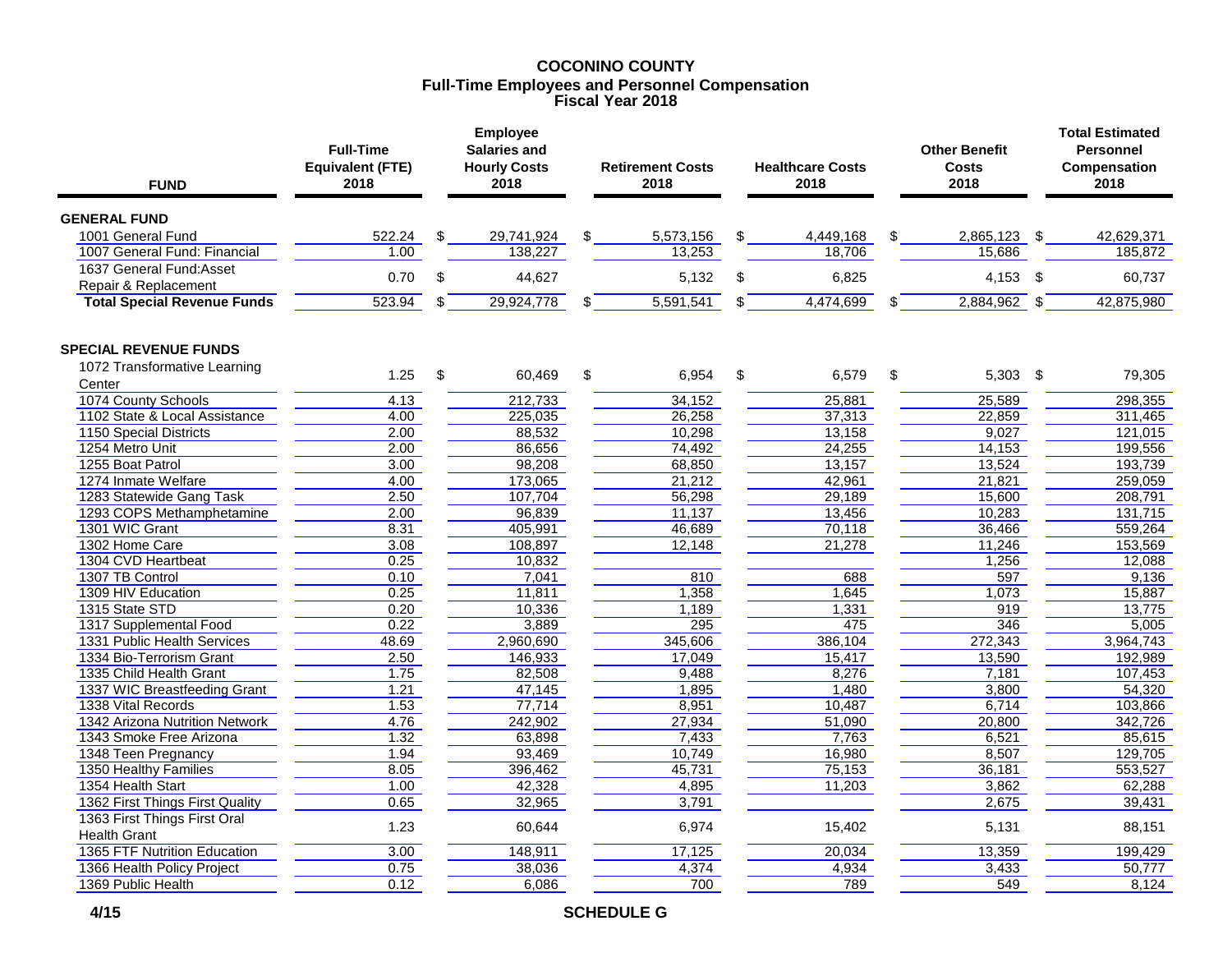#### **COCONINO COUNTY Full-Time Employees and Personnel Compensation Fiscal Year 2018**

| <b>FUND</b>                                 | <b>Full-Time</b><br><b>Equivalent (FTE)</b><br>2018 | <b>Employee</b><br><b>Salaries and</b><br><b>Hourly Costs</b><br>2018 | <b>Retirement Costs</b><br>2018 | <b>Healthcare Costs</b><br>2018 | <b>Other Benefit</b><br>Costs<br>2018 | <b>Total Estimated</b><br><b>Personnel</b><br>Compensation<br>2018 |
|---------------------------------------------|-----------------------------------------------------|-----------------------------------------------------------------------|---------------------------------|---------------------------------|---------------------------------------|--------------------------------------------------------------------|
| 1370 FTF Navajo County                      | 1.35                                                | 69,676                                                                | 8,013                           | 17,221                          | 6,755                                 | 101,665                                                            |
| 1381 Tobacco Program                        | 4.29                                                | 211,109                                                               | 24,278                          | 35,686                          | 19,942                                | 291,015                                                            |
| 1384 HIV Outpatient & Support               | 2.63                                                | 132,630                                                               | 15,252                          | 22,818                          | 11,617                                | 182,317                                                            |
| 1391 Immunization Program                   | 0.92                                                | 48,043                                                                | 5,487                           | 7,396                           | 4,266                                 | 65,192                                                             |
| 1408 CDBG                                   | 0.37                                                | 21,749                                                                | 2,508                           | 2,573                           | 2,001                                 | 28,831                                                             |
| 1422 Congregate Meals                       | 11.44                                               | 480,258                                                               | 59,591                          | 73,790                          | 51,475                                | 665,114                                                            |
| 1424 Emergency Services                     | 6.77                                                | 309,867                                                               | 35,673                          | 44,080                          | 28,937                                | 418,557                                                            |
| 1425 Energy Assistance                      | 0.76                                                | 34,366                                                                | 3,953                           | 5,066                           | 3,219                                 | 46,604                                                             |
| 1427 IDA                                    | 0.50                                                | 35,545                                                                | 4,105                           | 4,829                           | 3,311                                 | 47,790                                                             |
| 1453 Juvenile Probation                     | 2.68                                                | 106,481                                                               | 26,539                          | 29,990                          | 19,439                                | 182,449                                                            |
| 1455 CASA Special Advocate                  | 1.25                                                | 56,375                                                                | 6,173                           | 9,096                           | 4,621                                 | 76,265                                                             |
| 1459 Juvenile Treatment                     | 5.02                                                | 316,694                                                               | 45,082                          | 39,963                          | 37,099                                | 438,838                                                            |
| 1462 Diversion Consequences                 | 1.45                                                | 82,398                                                                | 11,409                          | 10,926                          | 8,111                                 | 112,844                                                            |
| 1463 Juvenile Probation State               | 1.78                                                | 87,923                                                                | 16,469                          | 17,536                          | 8,656                                 | 130,584                                                            |
| 1468 Diversion Intake                       | 7.30                                                | 449,495                                                               | 63,512                          | 57,816                          | 43,402                                | 614,225                                                            |
| 1474 Juvenile Victim's Rights               |                                                     |                                                                       |                                 |                                 |                                       |                                                                    |
| Implementation                              | 0.50                                                | 15,616                                                                | 1,796                           | 3,289                           | 1,476                                 | 22,177                                                             |
| 1475 Juvenile Diversion Fees                | 0.81                                                | 30,778                                                                | 3,539                           | 8,921                           | 2,819                                 | 46,057                                                             |
| 1496 Juvenile Intensive                     | 7.40                                                | 369,965                                                               | 70,368                          | 78,812                          | 37,528                                | 556,673                                                            |
| 1521 Adult Probation State                  | 12.50                                               |                                                                       |                                 |                                 |                                       |                                                                    |
| Enhancement                                 |                                                     | 651,200                                                               | 135,280                         | 116,913                         | 67,250                                | 970,643                                                            |
| 1524 Adult Intensive Probation              | 14.10                                               | 716,820                                                               | 132,696                         | 127,063                         | 72,351                                | 1,048,930                                                          |
| 1525 Work Furlough Program                  | 1.54                                                | 63,686                                                                | 11,508                          | 12,456                          | 6,494                                 | 94,144                                                             |
| 1526 Coconino Online                        | 1.00                                                | 14,215                                                                | 1,635                           | 12,028                          | 1,109                                 | 28,987                                                             |
| 1531 Drug Treatment & Education             | 1.00                                                | 78,066                                                                | 16,378                          | 6,579                           | 8,058                                 | 109,081                                                            |
| 1545 Deferred Prosecution                   | 3.30                                                | 164,666                                                               | 28,700                          | 33,675                          | 16,891                                | 243,932                                                            |
| 1547 Community Punishment                   | 0.50                                                | 23,097                                                                | 2,656                           |                                 | 1,845                                 | 27,598                                                             |
| 1548 Adult Probation Services               | 6.40                                                | 362,537                                                               | 73,202                          | 45,021                          | 37,529                                | 518,289                                                            |
| 1556 Superior Court State Fill<br>the Gap   | 2.98                                                | 159,730                                                               | 24,229                          | 17,679                          | 15,211                                | 216,849                                                            |
| 1557 Model Court                            | 0.40                                                | 20,128                                                                | 2,315                           | 2,631                           | 1,787                                 | 26,861                                                             |
| 1558 IV-D Case Process                      |                                                     |                                                                       |                                 |                                 |                                       |                                                                    |
| Enhancement                                 | 0.33                                                | 33,602                                                                | 3,807                           | 3,170                           | 2,507                                 | 43,086                                                             |
| 1562 Probate Enhancement                    | 0.60                                                | 31,411                                                                | 3,787                           |                                 | 2,634                                 | 37,832                                                             |
| 1578 ADR Grant                              | 0.50                                                | 31,677                                                                | 3,643                           | 3,289                           | 2,740                                 | 41,349                                                             |
| 1585 Conciliation Court                     | 0.50                                                | 31,677                                                                | 3,643                           | 3,289                           | 2,742                                 | 41,351                                                             |
| 1586 Drug Enforcement<br>Administration     | 0.17                                                | 25,020                                                                | 2,877                           | 2,062                           | 1,803                                 | 31,762                                                             |
| 1589 Law Library                            | 1.00                                                | 47,938                                                                | 5,513                           | 6,579                           | 4,575                                 | 64,605                                                             |
| 1625 Flagstaff Justice Court<br>Enhancement | 1.75                                                | 61,134                                                                | 10,480                          | 14,287                          | 7,910                                 | 93,811                                                             |